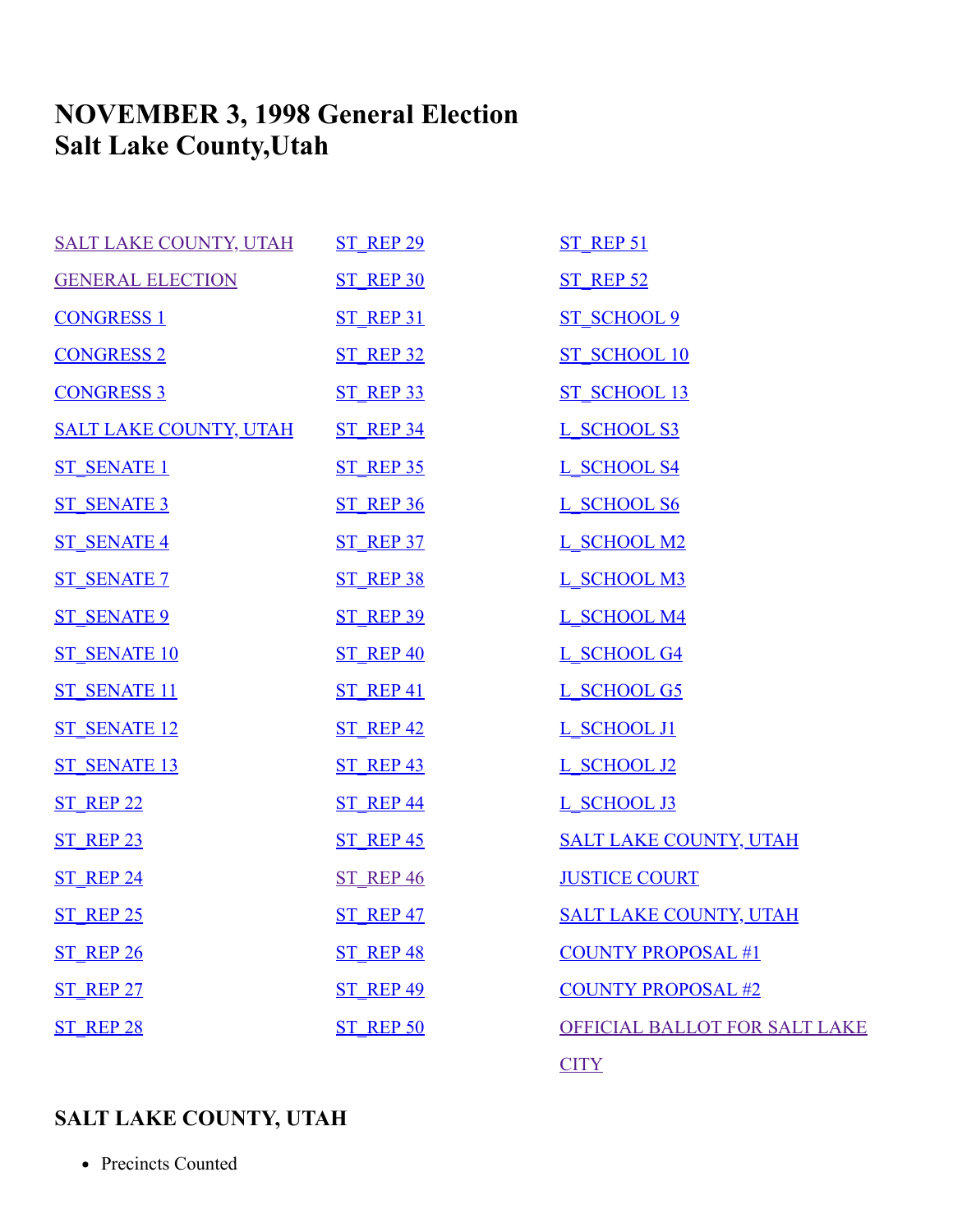- $672$
- $\bullet$  100.00%
- Registered Voters
- 460782
- $\bullet$  100.00%
- Ballots Cast
- 210546
- $-45.69%$

# **STRAIGHT PARTY VOTE**

- DEMOCRATIC DEM
- 33688
- $47.11\%$
- REPUBLICAN REP
- 36146
- $50.55\%$
- INDEPENDENT IND
- $1046$
- $1.46%$
- INAMERICAN IAM
- 304
- $\bullet$  0.43%
- LIBERTARIAN LIB
- $245$
- $\bullet$  0.34%
- NATURAL LAW NAT
- $\bullet$  77
- $\bullet$  0.11%

# <span id="page-1-0"></span>**GENERAL ELECTION**

- Precincts Counted
- $672$
- $100.00\%$
- Registered Voters
- 460782
- $\bullet$  100.00%
- Ballots Cast
- 210546
- $45.69%$

# **For US SENATE**

• SCOTT LECKMAN DEM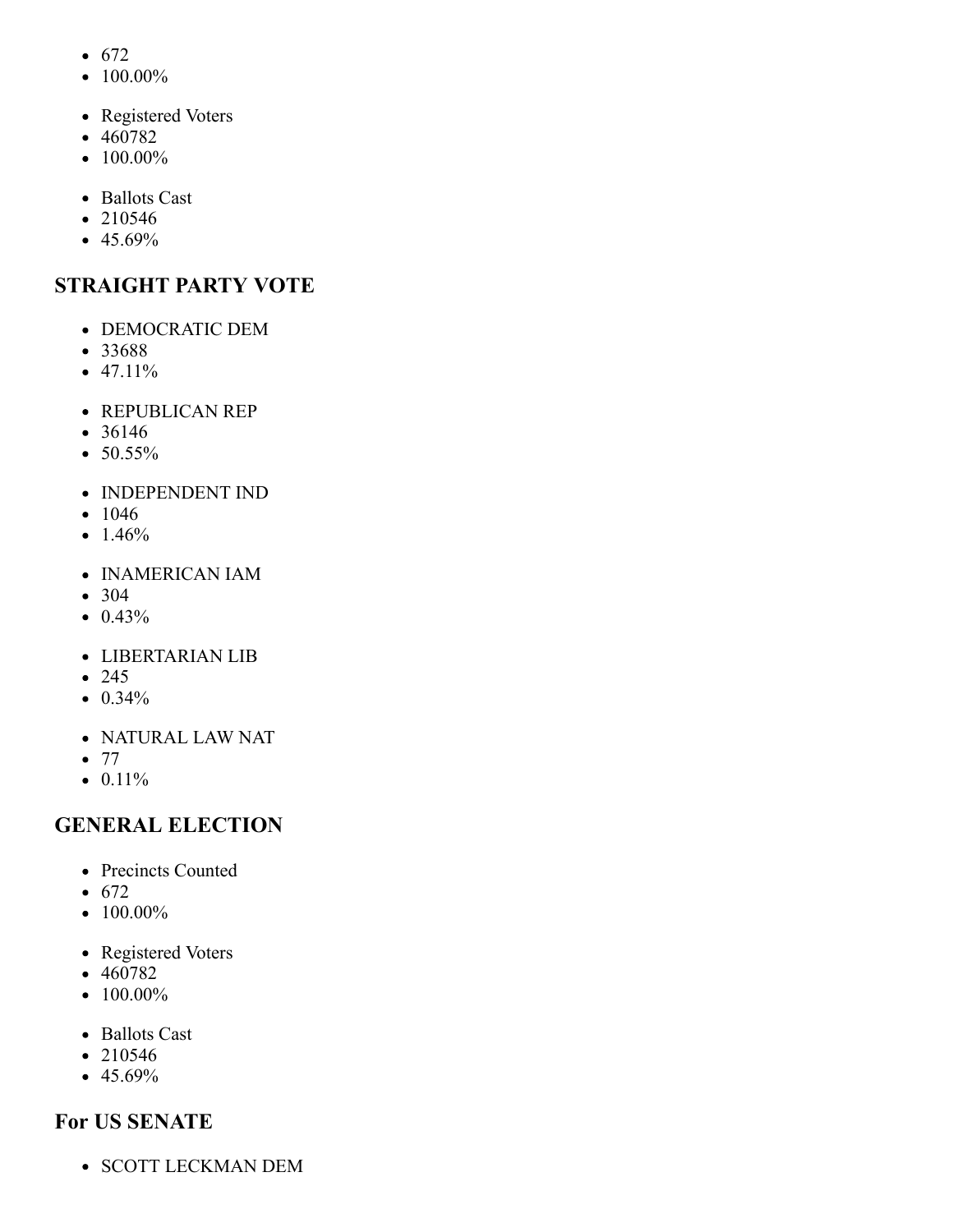- 86732
- 41.86%
- ROBERT F. BENNETT REP
- $114531$
- $55.27\%$
- GARY R. VANHORN IAM
- $5944$
- 2.87%

# <span id="page-2-0"></span>**CONGRESS 1**

- Precincts Counted
- $\bullet$  2
- $\bullet$  100.00%
- Registered Voters
- 815
- $100.00\%$
- Ballots Cast
- $179$
- 21.96%

# **For US REPRESENTATIVE District #1**

- STEVE BEIERLEIN DEM
- $100$
- 56.82%
- JAMES V. HANSEN REP
- $71$
- 40.34%
- GERARD A. ARTHUS LIB
- $\bullet$  5
- $2.84%$

# <span id="page-2-1"></span>**CONGRESS 2**

- Precincts Counted
- 561
- $\bullet$  100.00%
- Registered Voters
- 382594
- $\bullet$  100.00%
- Ballots Cast
- 180129
- $47.08%$

# **For US REPRESENTATIVE District #2**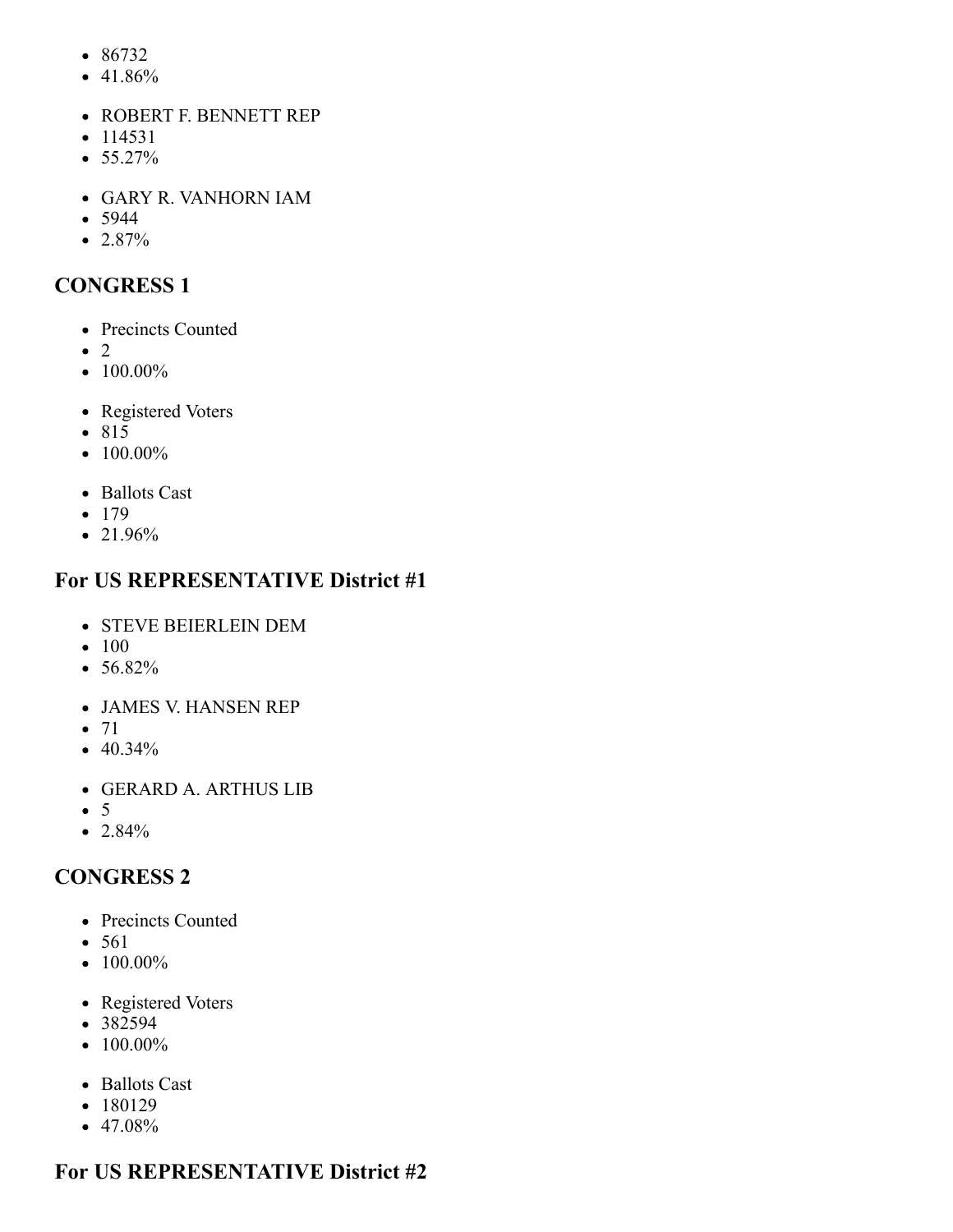- LILY ESKELSEN DEM
- $77198$
- $43.46%$
- MERRILL COOK REP
- 93718
- 52.76%
- KEN LARSEN IND
- 3998
- $\bullet$  2.25%
- ARLY H. PEDERSEN IAM
- 813
- $\bullet$  0.46%
- BRIAN E. SWIM LIB
- 1390
- $\bullet$  0.78%
- ROBERT C. LESH NAT
- $524$
- $\bullet$  0.29%

# <span id="page-3-0"></span>**CONGRESS 3**

- Precincts Counted
- $-109$
- $100.00\%$
- Registered Voters
- 77373
- $\bullet$  100.00%
- Ballots Cast
- 30238
- $\bullet$  39.08%

### **For US REPRESENTATIVE District #3**

- CANDIDATE WITHDRAWN
- $\bullet$
- $\bullet$
- CHRIS CANNON REP
- $16194$
- $\bullet$  67.36%
- WILL CHRISTENSEN IAM
- 4835
- $20.11\%$
- KITTY K. BURTON LIB
- 3011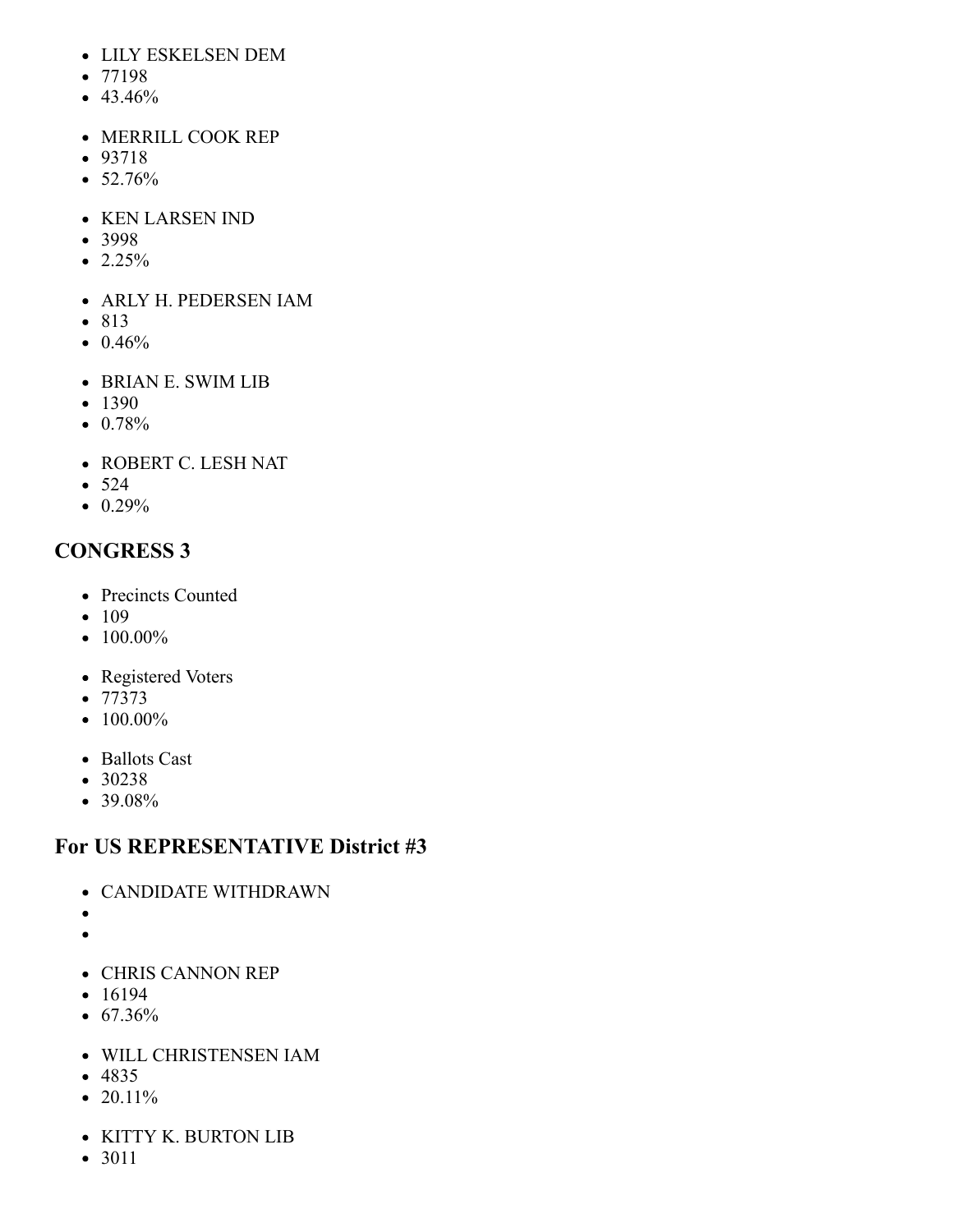$\bullet$  12.52%

# <span id="page-4-0"></span>**SALT LAKE COUNTY, UTAH**

- Precincts Counted
- $672$
- $\bullet$  100.00%
- Registered Voters
- 460782
- $\bullet$  100.00%
- Ballots Cast
- 210546
- $45.69%$

# **For COUNTY COMMISSIONER "A"**

- KAREN CROMPTON DEM
- 101199
- 49.33%
- MARY CALLAGHAN REP
- $103937$
- 50.67%

# **For COUNTY COMMISSIONER "B"**

- MIKE REBERG DEM
- 94227
- $\bullet$  46.13%
- MARK L. SHURTLEFF REP
- 103820
- 50.82%
- CABOT W. NELSON LIB
- $6239$
- $3.05\%$

# **For COUNTY ASSESSOR**

- BOB ADAMS DEM
- 83387
- $41.42%$
- LEE GARDNER REP
- $117914$
- 58.58%

# **For DISTRICT ATTORNEY**

DAVID E. YOCOM DEM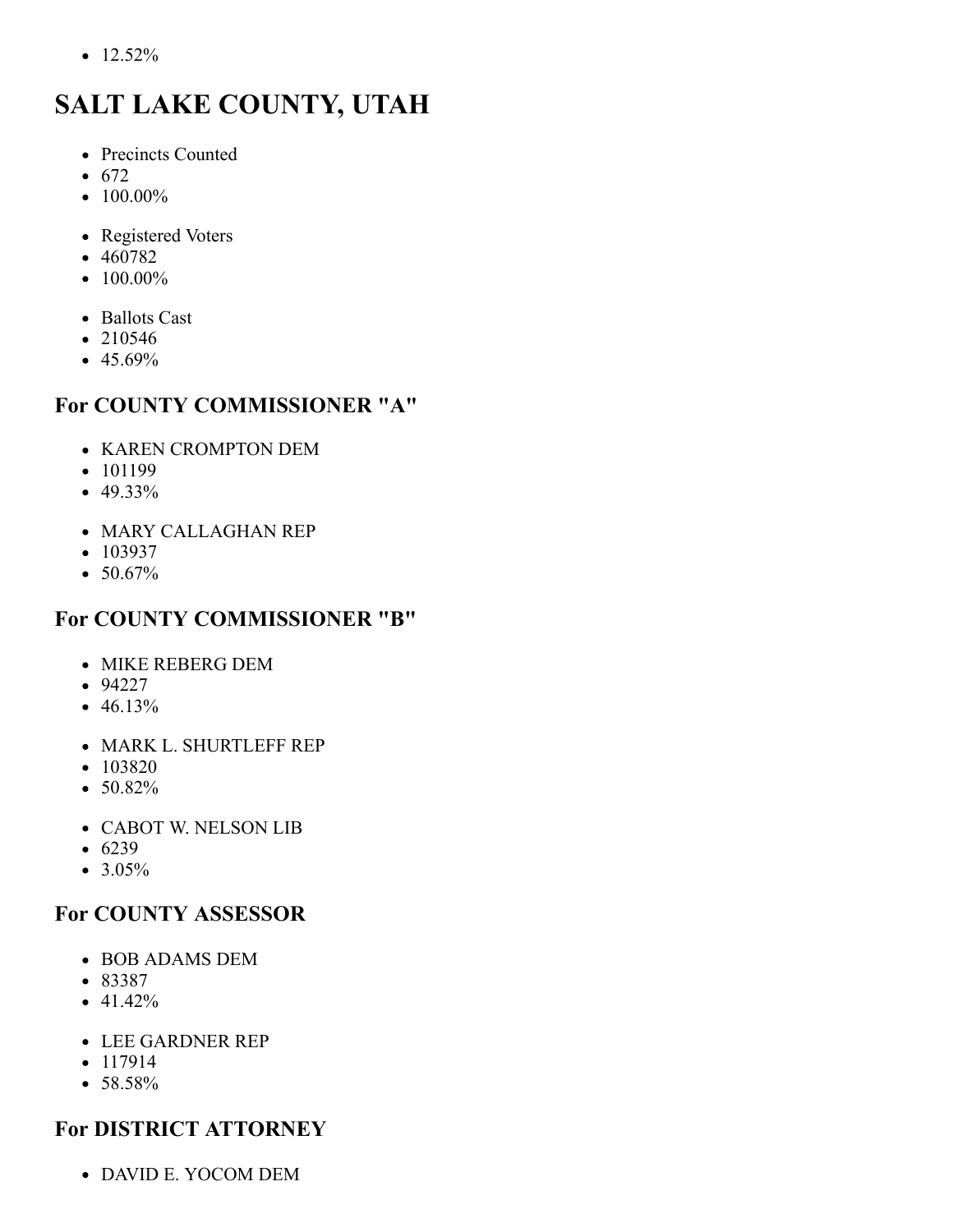- $104013$
- $51.01%$
- MARK J. GRIFFIN REP
- 92546
- $45.38%$
- VICTOR MARSHALL GORDON IND
- $7360$
- $3.61%$

### **For COUNTY AUDITOR**

- LEIANN S. BATHEMESS DEM
- 87542
- $43.56%$
- CRAIG BURG SORENSEN REP
- $113429$
- 56.44%

### **For COUNTY CLERK**

- SHERRIE SWENSEN DEM
- $114829$
- $56.54%$
- ARLENE ELLIS REP
- 83581
- $-41.16%$
- RANDAL LONGSTROTH NAT
- 4676
- $\bullet$  2.30%

### **For COUNTY RECORDER**

- JAN JOHNSON DEM
- 79460
- 39.41%
- NANCY WORKMAN REP
- $122150$
- $\bullet$  60.59%

### **For COUNTY SHERIFF**

- SCOTT MILLER DEM
- 77282
- $37.69%$
- AARON D. KENNARD REP
- $-121957$
- $59.48%$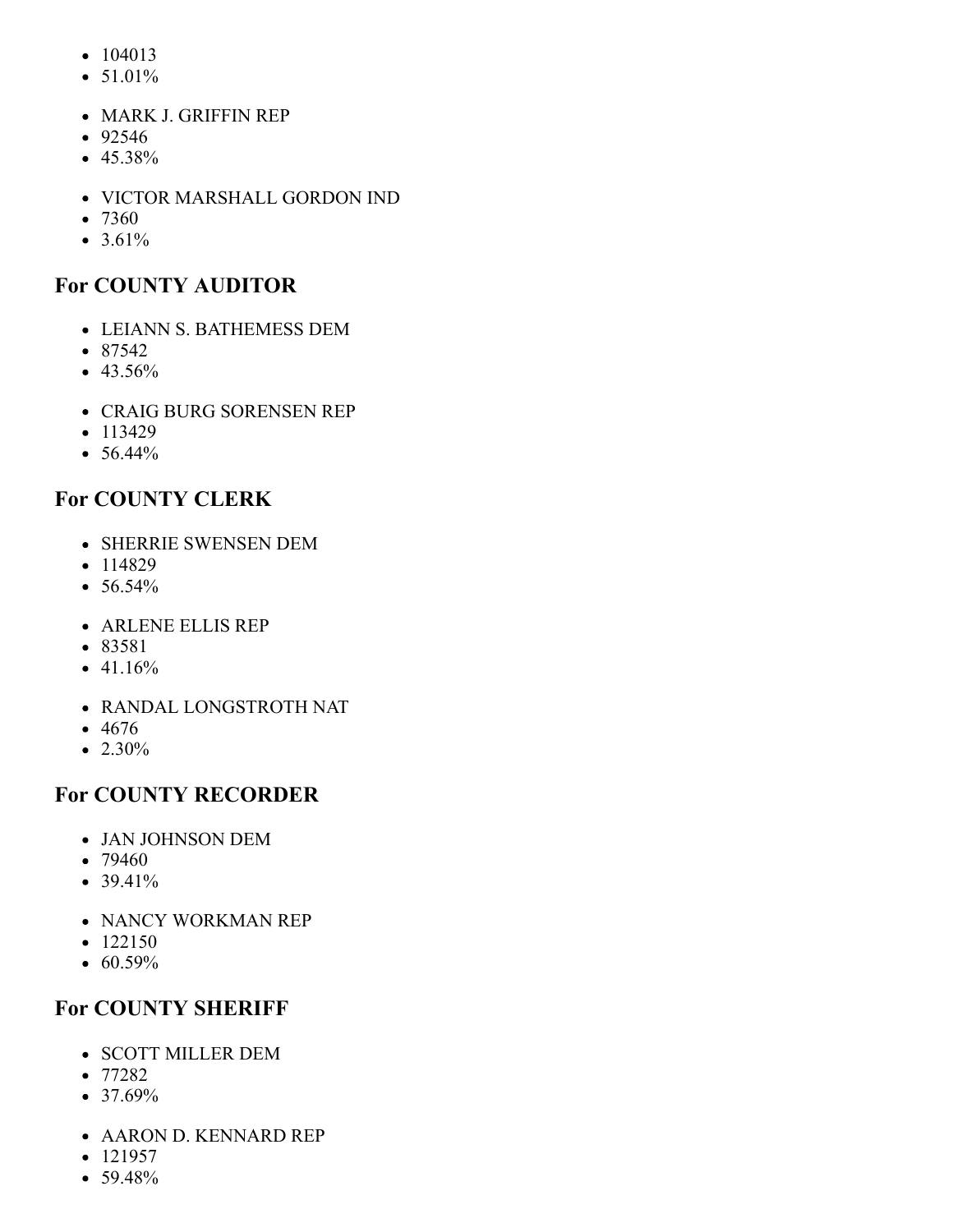- JOHN L. SHEETS IND
- 5786
- 2.82%

### **For COUNTY SURVEYOR**

- M. CARL LARSEN DEM
- $95043$
- $\bullet$  47.70%
- VAUGHN E. BUTLER REP
- $104228$
- $52.30\%$

# **For COUNTY TREASURER**

- GARY M. PRATT DEM
- 88623
- $\bullet$  44.26%
- LARRY W RICHARDSON REP
- $103392$
- $51.63\%$
- HUGH A. BUTLER LIB
- 8231
- $-4.11%$

# <span id="page-6-0"></span>**ST\_SENATE 1**

- Precincts Counted
- $58$
- $100.00\%$
- Registered Voters
- $-43635$
- $\bullet$  100.00%
- Ballots Cast
- $19255$
- $44.13%$

- PAULA F. JULANDER DEM
- $13963$
- $\bullet$  89.06%
- CANDIDATE WITHDRAWN
- 
- $\bullet$
- DAVID B. SMITH LIB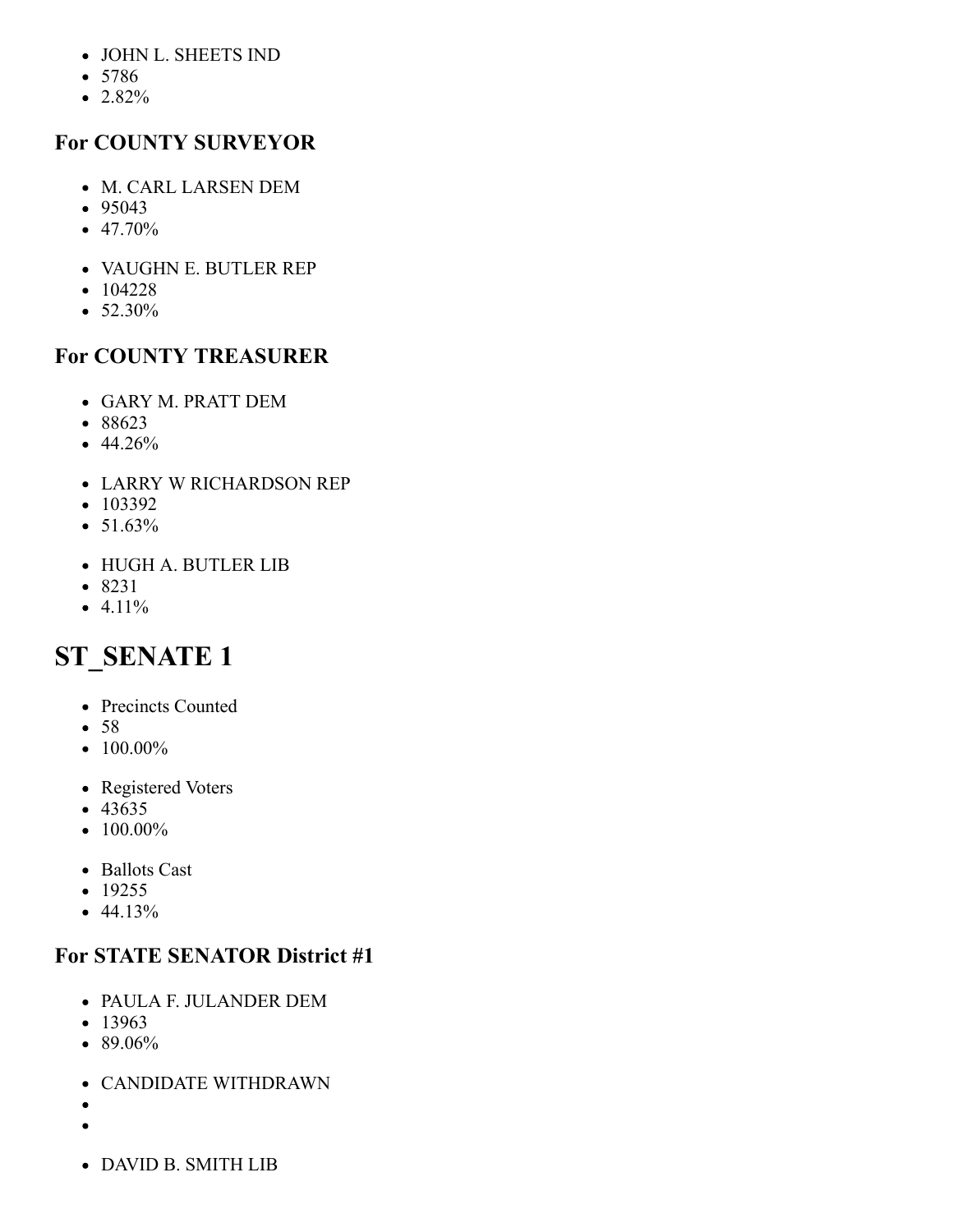- $1257$
- 8.02%
- LILLI DE CAIR NAT
- 459
- <span id="page-7-0"></span> $\bullet$  2.93%

- Precincts Counted
- $\bullet$  60
- $\bullet$  100.00%
- Registered Voters
- 37546
- $\bullet$  100.00%
- Ballots Cast
- $15576$
- $-41.49%$

### **For STATE SENATOR District #3**

- GENE DAVIS DEM
- 8184
- $54.23%$
- FRED W JONES REP
- 6906
- $-45.77\%$

# <span id="page-7-1"></span>**ST\_SENATE 4**

- Precincts Counted
- 38
- $\bullet$  100.00%
- Registered Voters
- 26124
- $\bullet$  100.00%
- Ballots Cast
- $11745$
- 44.96%

- EDWARD (TED) BLACK DEM
- 4483
- 39.30%
- HOWARD A. STEPHENSON REP
- $6924$
- $\bullet$  60.70%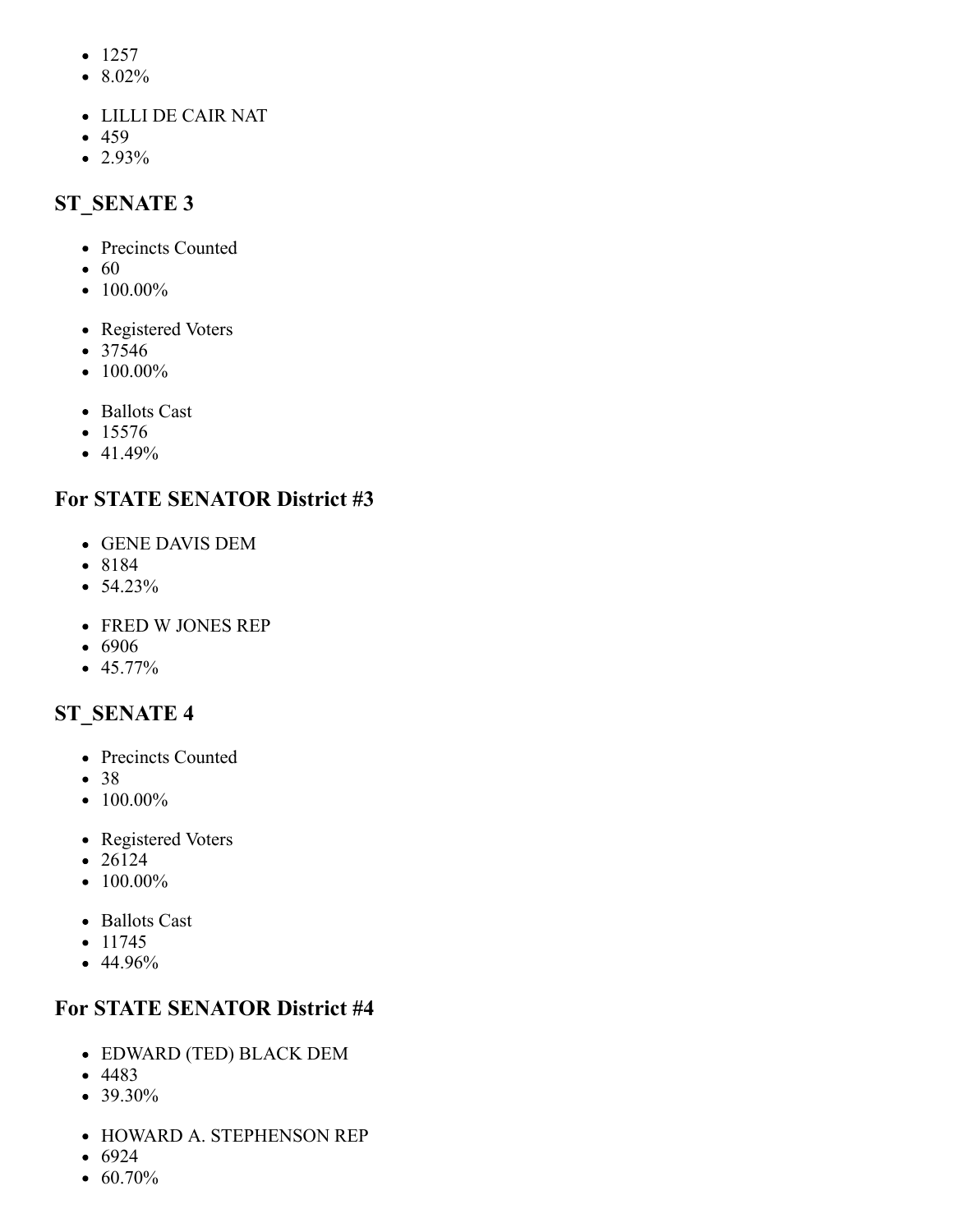- <span id="page-8-0"></span>• Precincts Counted
- 66
- $\bullet$  100.00%
- Registered Voters
- 43041
- $100.00\%$
- Ballots Cast
- $25474$
- 59.19%

#### **For STATE SENATOR District #7**

- KAREN HALE DEM
- $12462$
- $\bullet$  50.28%
- DAVID L. BUHLER REP
- $11577$
- $46.71\%$
- CHRIS LARSEN IND
- 461
- $1.86%$
- JAMES K. ELWELL LIB
- 283
- $-1.14%$

### <span id="page-8-1"></span>**ST\_SENATE 9**

- Precincts Counted
- $65$
- $100.00\%$
- Registered Voters
- $-41945$
- $\bullet$  100.00%
- Ballots Cast
- 22910
- $54.62\%$

- STEVEN B. WALL DEM
- $10378$
- $46.48%$
- STEVEN POULTON REP
- $11629$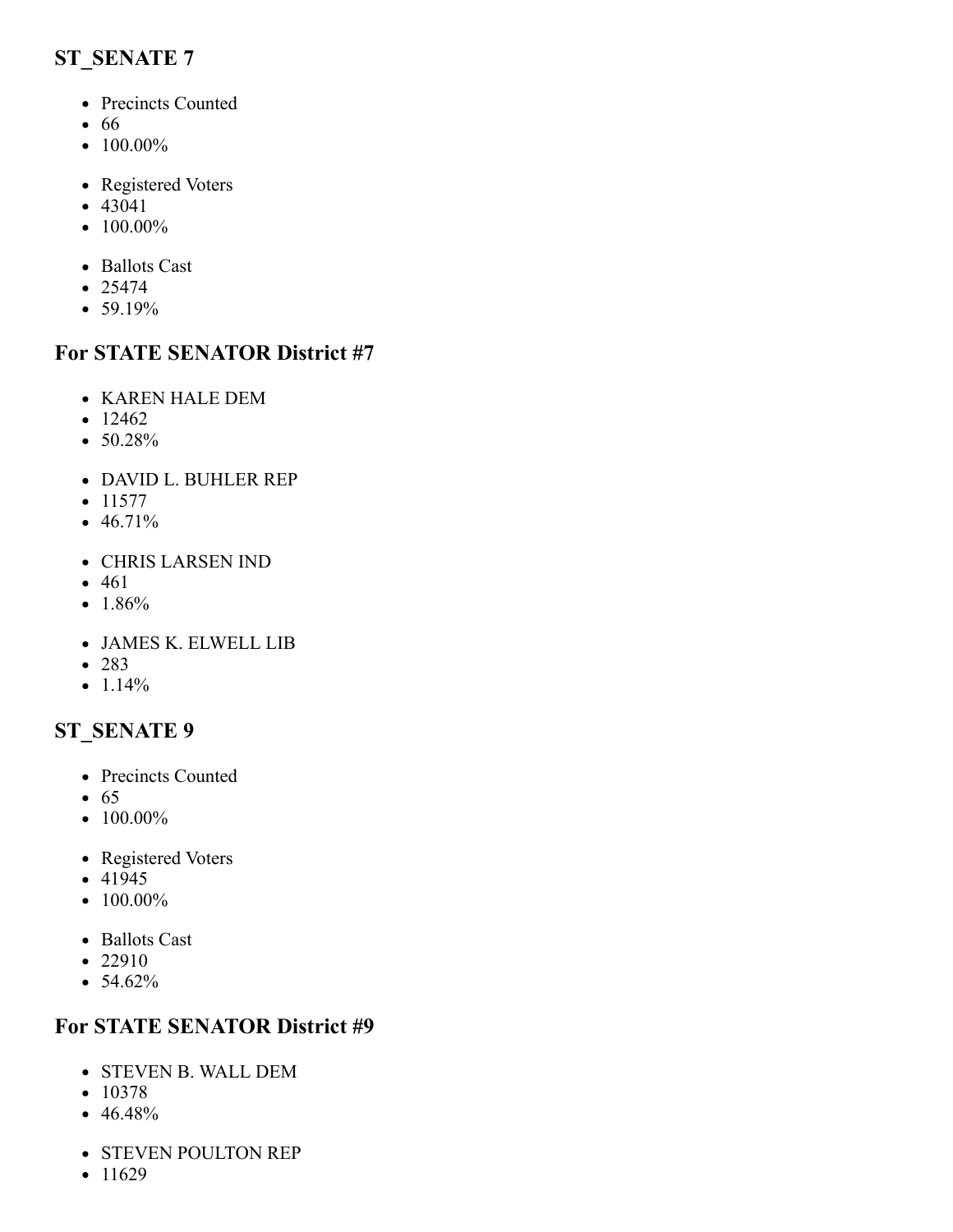- 52.08%
- DUSTY SWAIN NAT
- 322
- <span id="page-9-0"></span> $\bullet$  1.44%

- Precincts Counted
- 55
- $\bullet$  100.00%
- Registered Voters
- 40338
- $100.00\%$
- Ballots Cast
- 19847
- 49.20%

#### **For STATE SENATOR District #10**

- HOWARD VAN HORN DEM
- 7719
- 39.97%
- AL MANSELL REP
- $-10931$
- 56.60%
- CHARLES A. BONSALL LIB
- 463
- $\bullet$  2.40%
- TOM COLEMAN NAT
- 201
- $\bullet$  1.04%

#### <span id="page-9-1"></span>**ST\_SENATE 11**

- Precincts Counted
- $43$
- $\bullet$  100.00%
- Registered Voters
- 30216
- $100.00\%$
- Ballots Cast
- 12251
- $40.54%$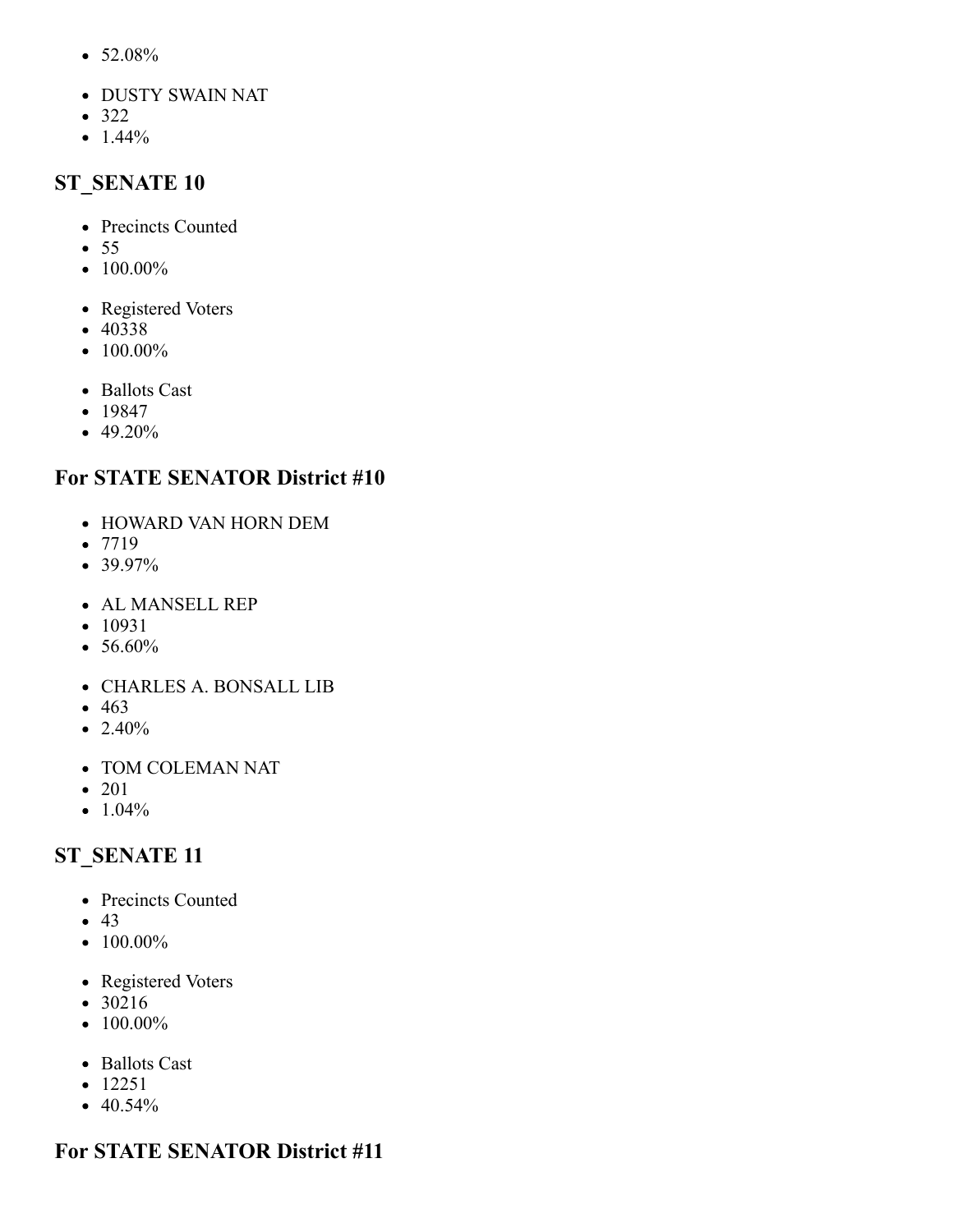- ED MAYNE DEM
- 9507
- $\bullet$  100.00%
- CANDIDATE WITHDRAWN
- $\bullet$  $\bullet$

- <span id="page-10-0"></span>• Precincts Counted
- $\bullet$  42
- $\bullet$  100.00%
- Registered Voters
- 29611
- $\bullet$  100.00%
- Ballots Cast
- 10300
- 34.78%

# **For STATE SENATOR District #12**

- MILLIE M. PETERSON DEM
- $5617$
- $55.90\%$
- JAMES L. LEIGH REP
- 4431
- $-44.10%$

# <span id="page-10-1"></span>**ST\_SENATE 13**

- Precincts Counted
- $\bullet$  25
- $\bullet$  100.00%
- Registered Voters
- 17411
- $\bullet$  100.00%
- Ballots Cast
- 7205
- 41.38%

- RON ALLEN DEM
- 3590
- $\bullet$  51.52%
- MERRILL F. NELSON REP
- $3378$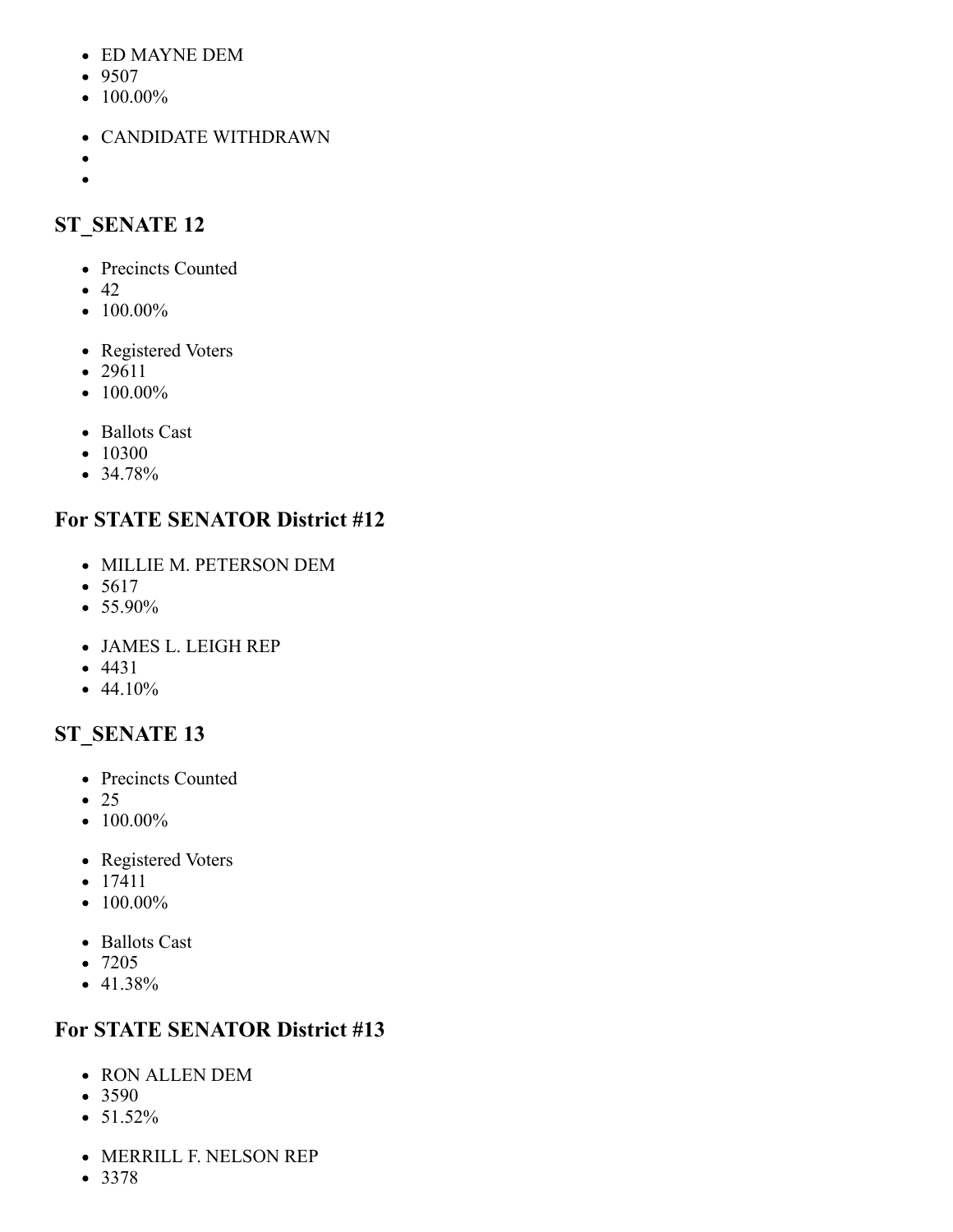48.48%

# <span id="page-11-0"></span>**ST\_REP 22**

- Precincts Counted
- $16$
- $\bullet$  100.00%
- Registered Voters
- 12310
- $\bullet$  100.00%
- Ballots Cast
- $5175$
- $-42.04%$

#### **For STATE REPRESENTATIVE Dist # 22**

- CARL W. DUCKWORTH DEM
- 2729
- $54.15%$
- DAN R. CRIPPS REP
- $1937$
- 38.43%
- DUB RICHARDS IND
- 268
- $\bullet$  5.32%
- DON W. JOHNSTUN LIB
- 106
- $2.10%$

# <span id="page-11-1"></span>**ST\_REP 23**

- Precincts Counted
- $19$
- $100.00\%$
- Registered Voters
- $12369$
- $\bullet$  100.00%
- Ballots Cast
- 4885
- $39.49%$

- DUANE E. BOURDEAUX DEM
- 3023
- $63.64%$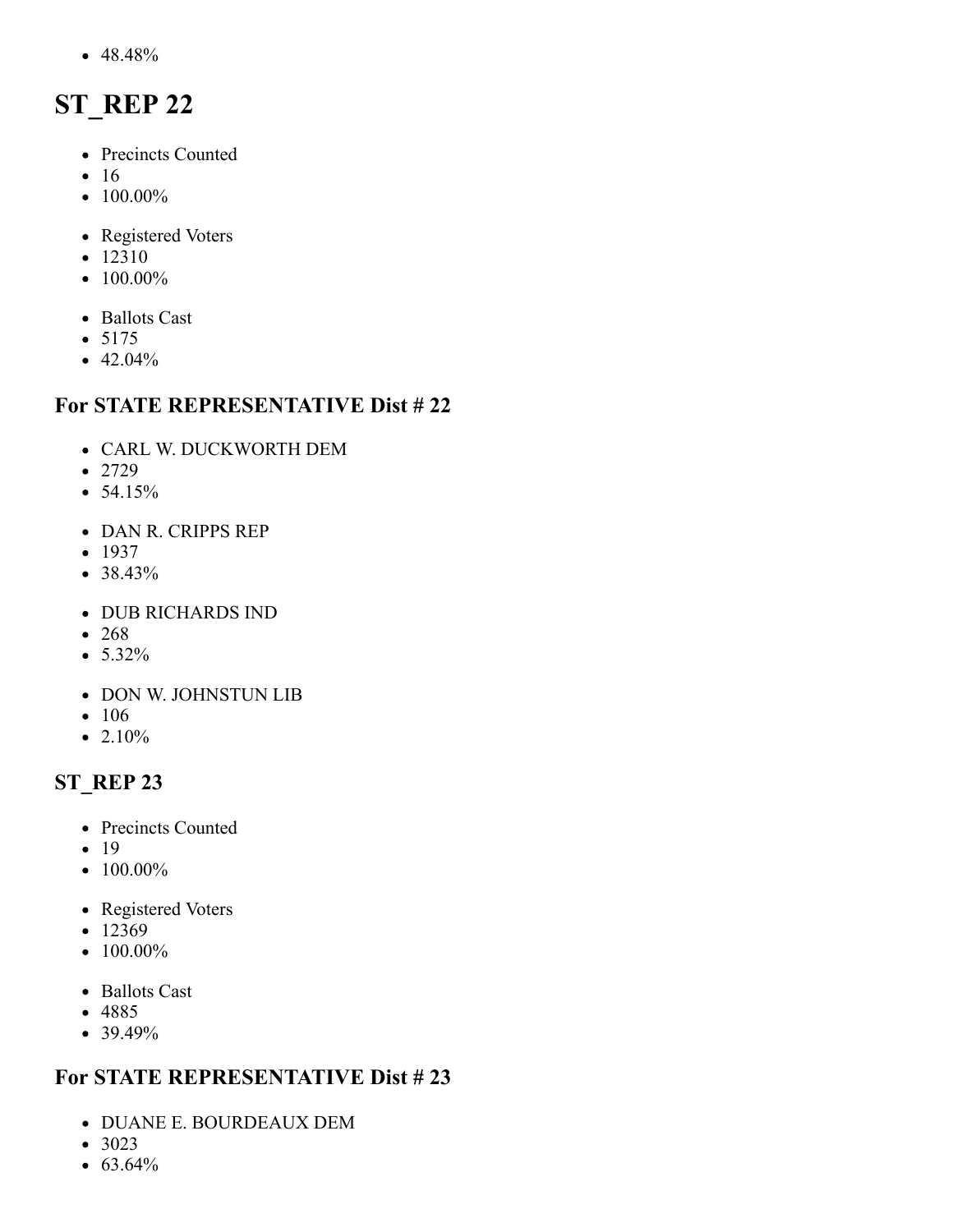- JACK ELLEFSEN REP
- $1727$
- <span id="page-12-0"></span>36.36%

- Precincts Counted
- $\bullet$  25
- $\bullet$  100.00%
- Registered Voters
- $18409$
- $\bullet$  100.00%
- Ballots Cast
- 7343
- 39.89%

# **For STATE REPRESENTATIVE Dist # 24**

- RALPH BECKER DEM
- 4714
- $67.07\%$
- BRYCE BRADY REP
- $2314$
- 32.93%
- CANDIDATE WITHDRAWN
- $\bullet$
- $\bullet$

# <span id="page-12-1"></span>**ST\_REP 25**

- Precincts Counted
- 26
- $\bullet$  100.00%
- Registered Voters
- 19220
- $\bullet$  100.00%
- Ballots Cast
- 8439
- $-43.91%$

- DAVE JONES DEM
- 5636
- $\bullet$  69.17%
- J. ROBERT LATHAM REP
- 2323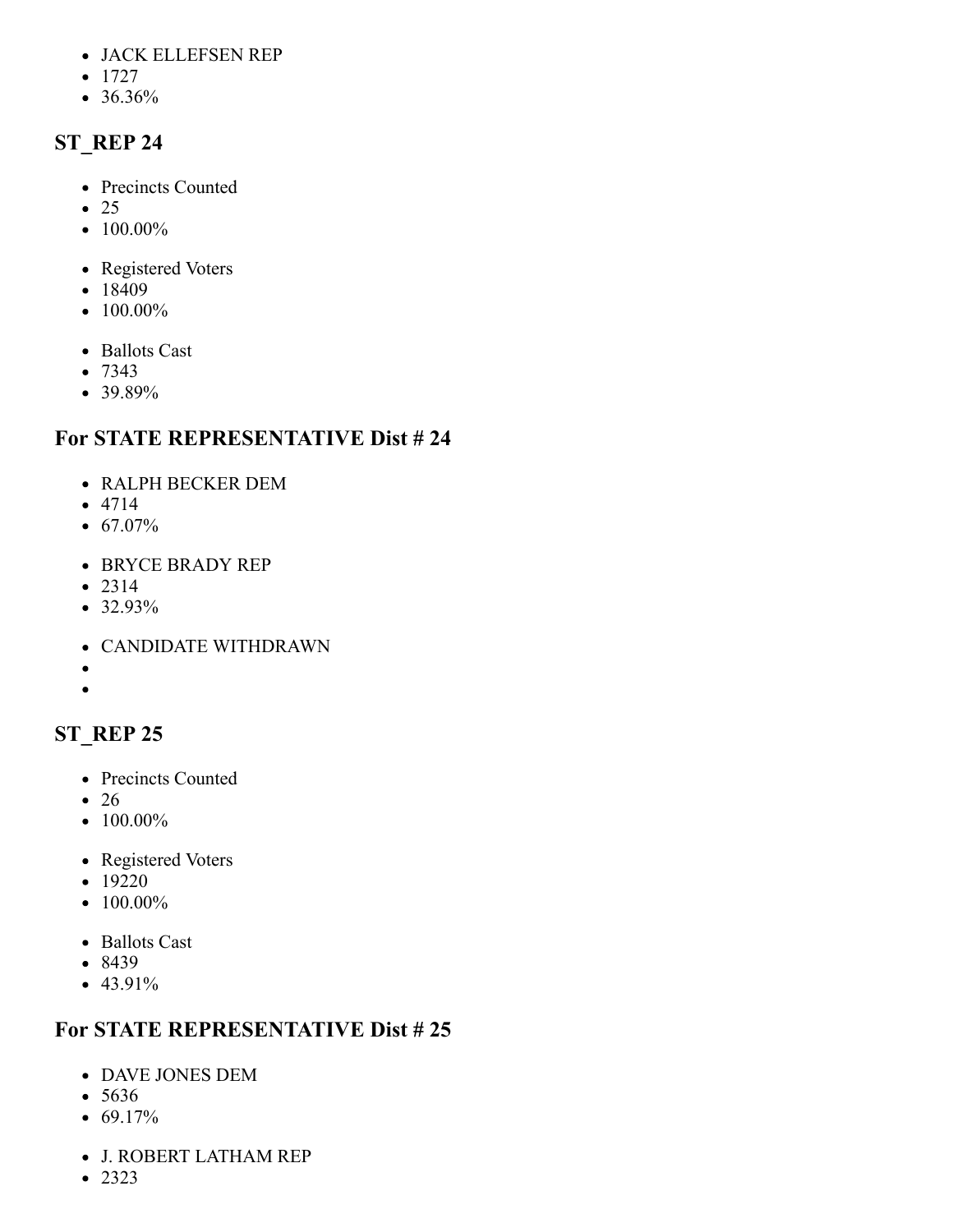- 28.51%
- STEVEN D. ESTES NAT
- 189
- <span id="page-13-0"></span> $\bullet$  2.32%

- Precincts Counted
- $18$
- $\bullet$  100.00%
- Registered Voters
- 10581
- $100.00\%$
- Ballots Cast
- 3544
- 33.49%

### **For STATE REPRESENTATIVE Dist # 26**

- FRED J. FIFE III DEM
- 2471
- 78.12%
- CANDIDATE WITHDRAWN
- $\bullet$  $\bullet$
- 
- LARRY D. GARSKE IAM
- $692$
- 21.88%

# <span id="page-13-1"></span>**ST\_REP 27**

- Precincts Counted
- $\bullet$  21
- $\bullet$  100.00%
- Registered Voters
- 13980
- $\bullet$  100.00%
- Ballots Cast
- 4896
- $35.02\%$

- LORETTA BACA DEM
- 2883
- 60.98%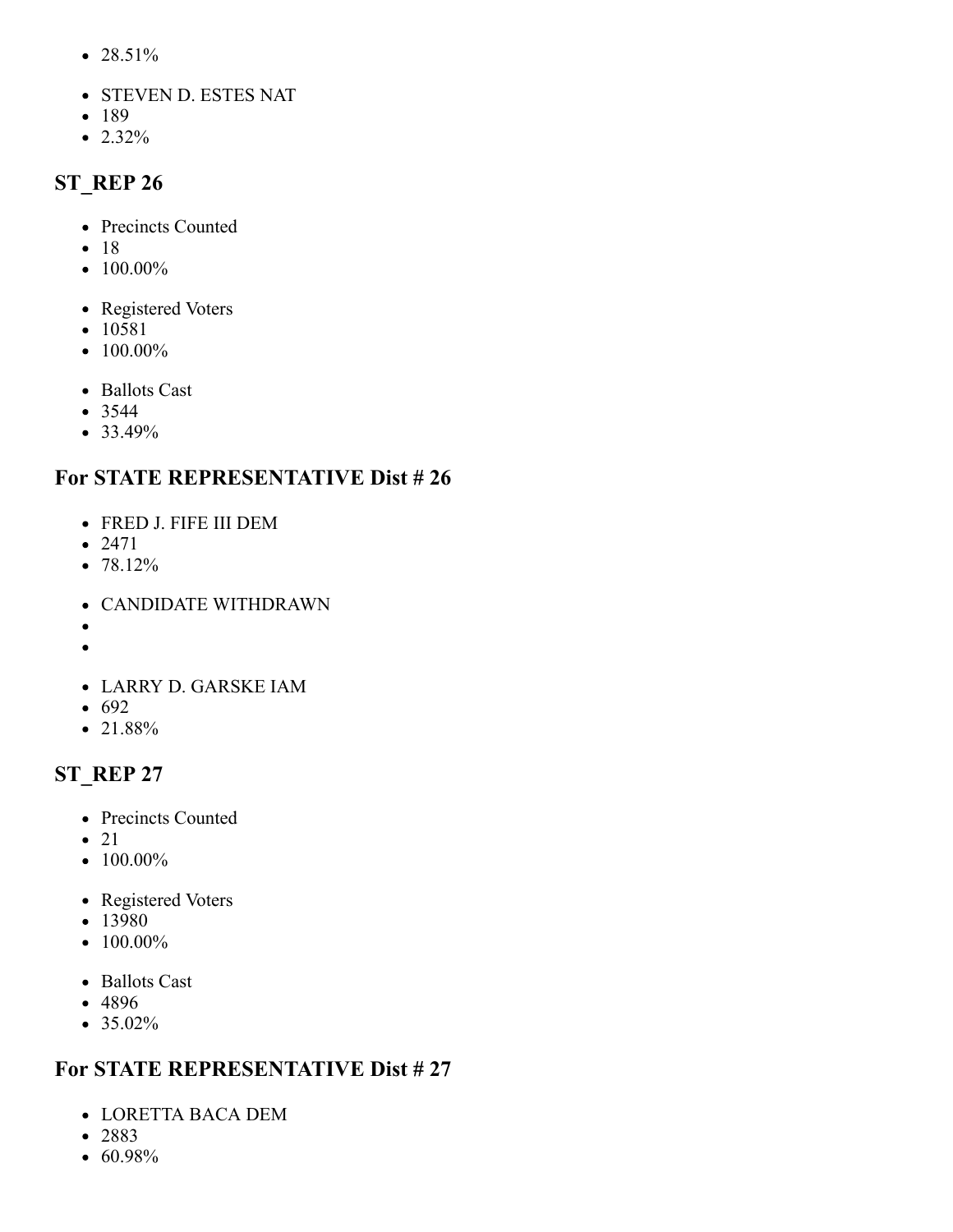- DAVID B. BURNHAM REP
- $1609$
- 34.03%
- RONALD AMOS LIB
- 236
- <span id="page-14-0"></span>4.99%

- Precincts Counted
- $\bullet$  23
- $\bullet$  100.00%
- Registered Voters
- 16085
- $\bullet$  100.00%
- Ballots Cast
- 9328
- 57.99%

# **For STATE REPRESENTATIVE Dist # 28**

- BRUCE G. COHNE DEM
- $3749$
- 41.20%
- AFTON B. BRADSHAW REP
- 5350
- 58.80%

# <span id="page-14-1"></span>**ST\_REP 29**

- Precincts Counted
- $18$
- $\bullet$  100.00%
- Registered Voters
- 12214
- $\bullet$  100.00%
- Ballots Cast
- 4751
- 38.90%

- BRENT H. GOODFELLOW DEM
- 2796
- $\bullet$  60.55%
- TROY STAKER REP
- $1822$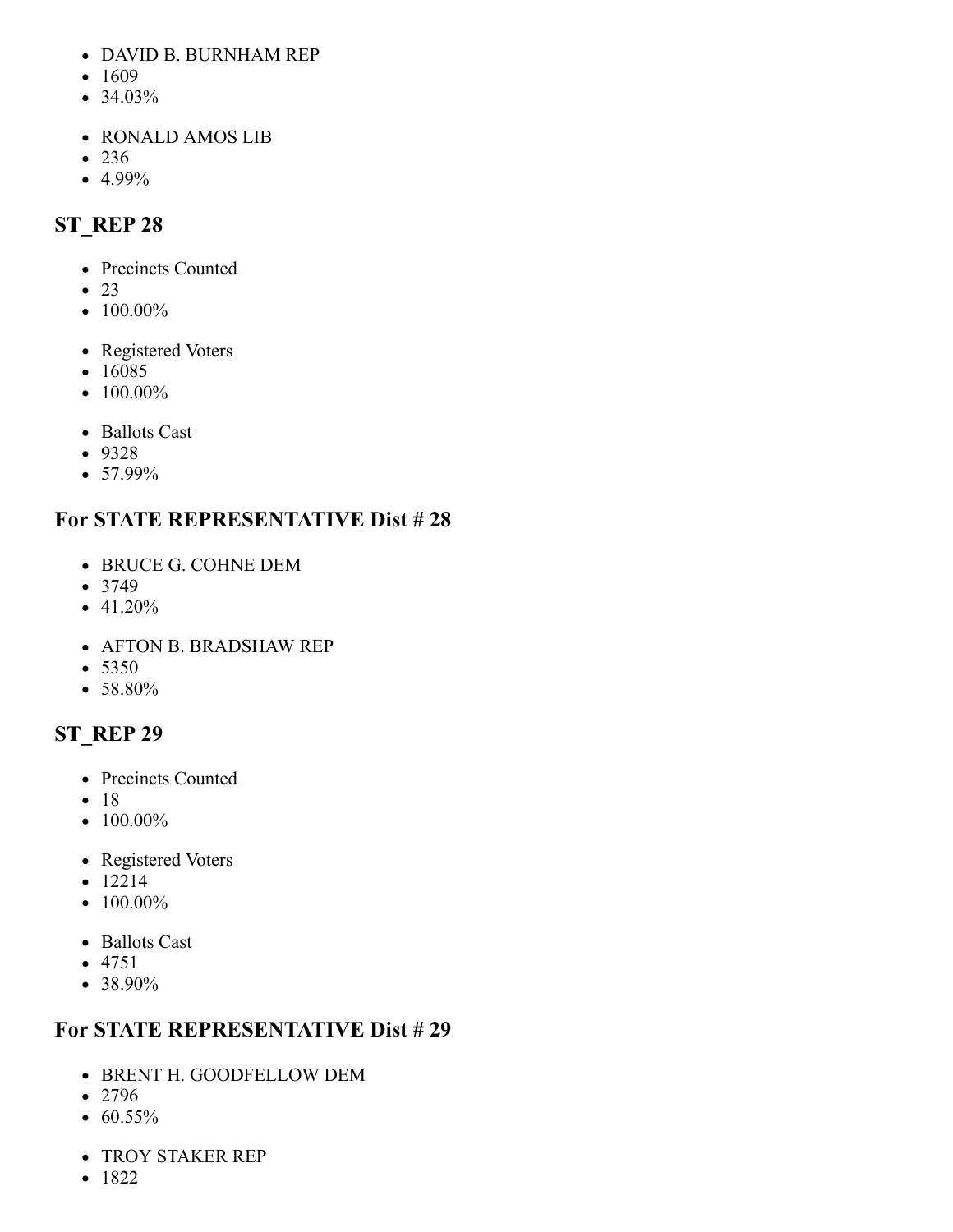39.45%

# <span id="page-15-0"></span>**ST\_REP 30**

- Precincts Counted
- $\bullet$  23
- $\bullet$  100.00%
- Registered Voters
- 15847
- $\bullet$  100.00%
- Ballots Cast
- 7200
- $-45.43%$

#### **For STATE REPRESENTATIVE Dist # 30**

- JACKIE BISKUPSKI DEM
- 4291
- $61.00\%$
- BRYAN J. IRVING REP
- $2743$
- 39.00%
- CANDIDATE WITHDRAWN
- $\bullet$

#### $\bullet$

### <span id="page-15-1"></span>**ST\_REP 31**

- Precincts Counted
- $\bullet$  24
- $\bullet$  100.00%
- Registered Voters
- 15341
- $\bullet$  100.00%
- Ballots Cast
- 8292
- 54.05%

- MARY CARLSON DEM
- 4331
- $53.91%$
- VERDI WHITE, II REP
- $3347$
- $-41.66%$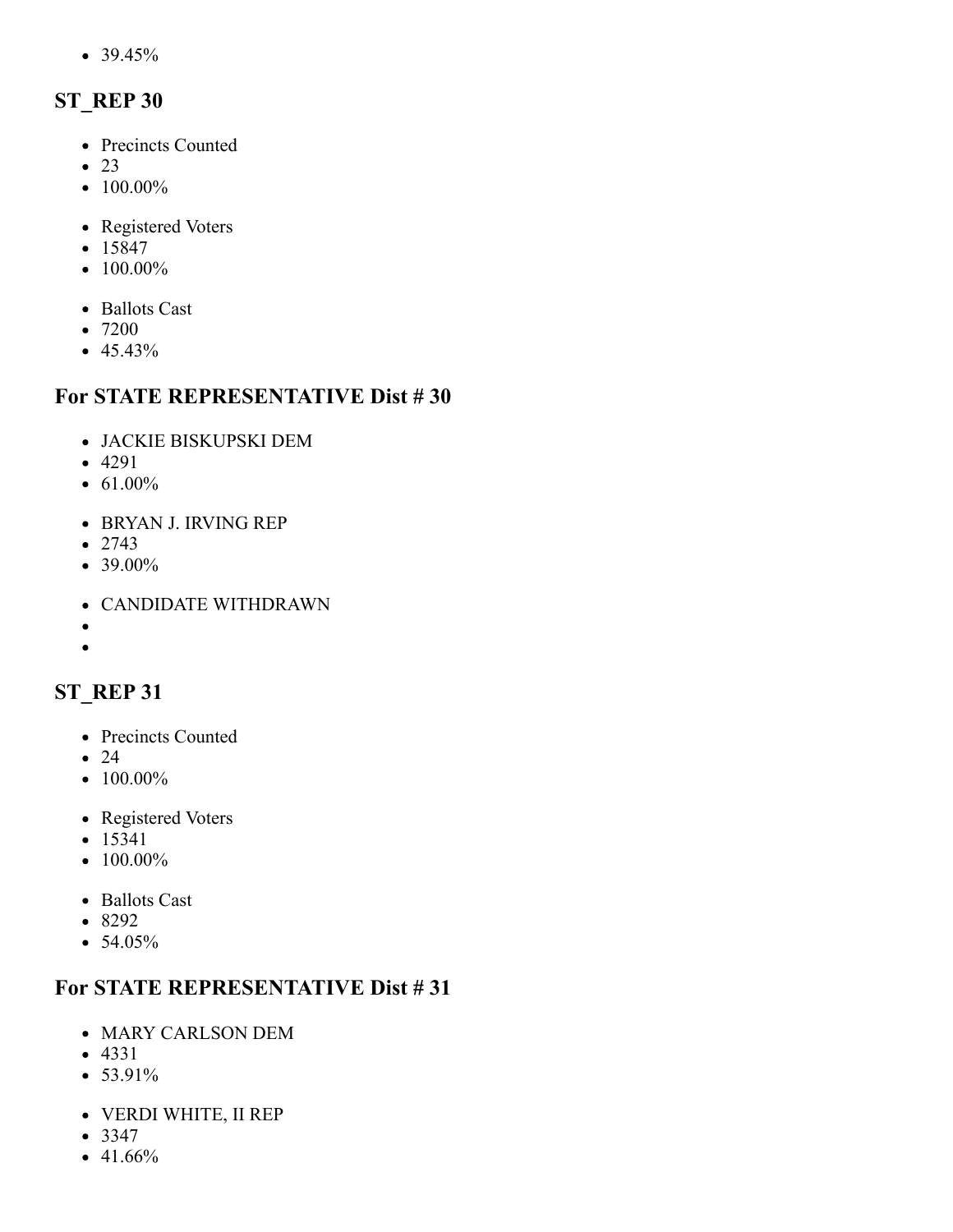- BETTY CHRISTENSEN IND
- 236
- $\bullet$  2.94%
- CHARLES G. PEARCE LIB
- $120$
- <span id="page-16-0"></span> $-1.49%$

- Precincts Counted
- $\bullet$  15
- $\bullet$  100.00%
- Registered Voters
- 12081
- $100.00\%$
- Ballots Cast
- 4917
- $\bullet$  40.70%

# **For STATE REPRESENTATIVE Dist # 32**

- NECIA CHRISTENSEN DEM
- $-1943$
- $40.15%$
- RON BIGELOW REP
- $2742$
- 56.66%
- JANET MANTLE ERICSON IAM
- $154$
- 3.18%

# <span id="page-16-1"></span>**ST\_REP 33**

- Precincts Counted
- $19$
- $100.00\%$
- Registered Voters
- $-13329$
- $\bullet$  100.00%
- Ballots Cast
- $-4592$
- $34.45%$

- NEAL "B" HENDRICKSON DEM
- 2590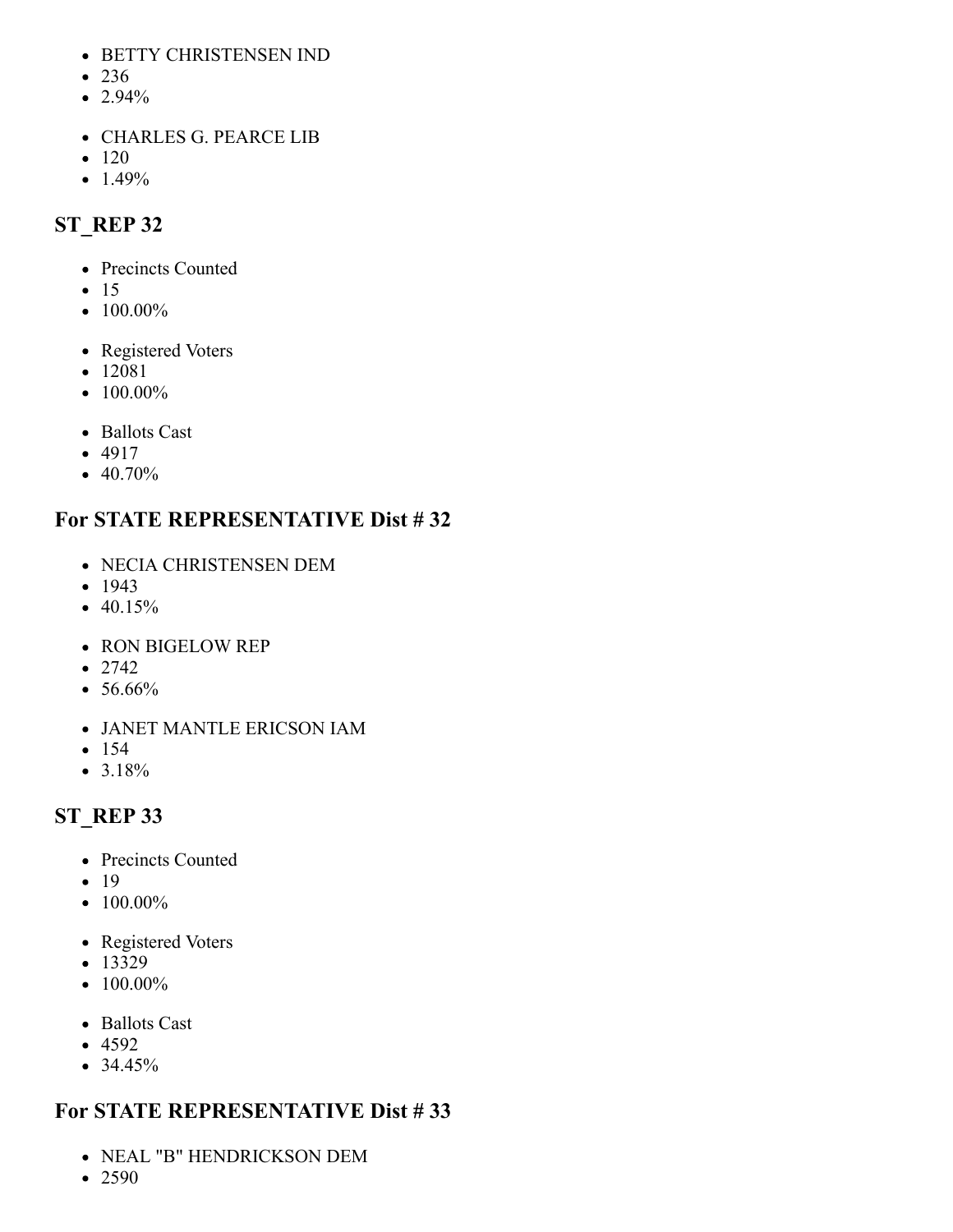- 57.93%
- JOHN W. CANNON REP
- 1881
- <span id="page-17-0"></span> $-42.07\%$

- Precincts Counted
- $18$
- $\bullet$  100.00%
- Registered Voters
- $12733$
- $100.00\%$
- Ballots Cast
- $5213$
- 40.94%

# **For STATE REPRESENTATIVE Dist # 34**

- DENNIS CARTY DEM
- 2494
- 49.26%
- KORY M. HOLDAWAY REP
- $2569$
- 50.74%

# <span id="page-17-1"></span>**ST\_REP 35**

- Precincts Counted
- $\bullet$  23
- $\bullet$  100.00%
- Registered Voters
- 14864
- $\bullet$  100.00%
- Ballots Cast
- 5349
- 35.99%

- JUDY ANN BUFFMIRE DEM
- $3197$
- $61.48%$
- KEVIN R. ARRINGTON REP
- 2003
- <span id="page-17-2"></span> $• 38.52%$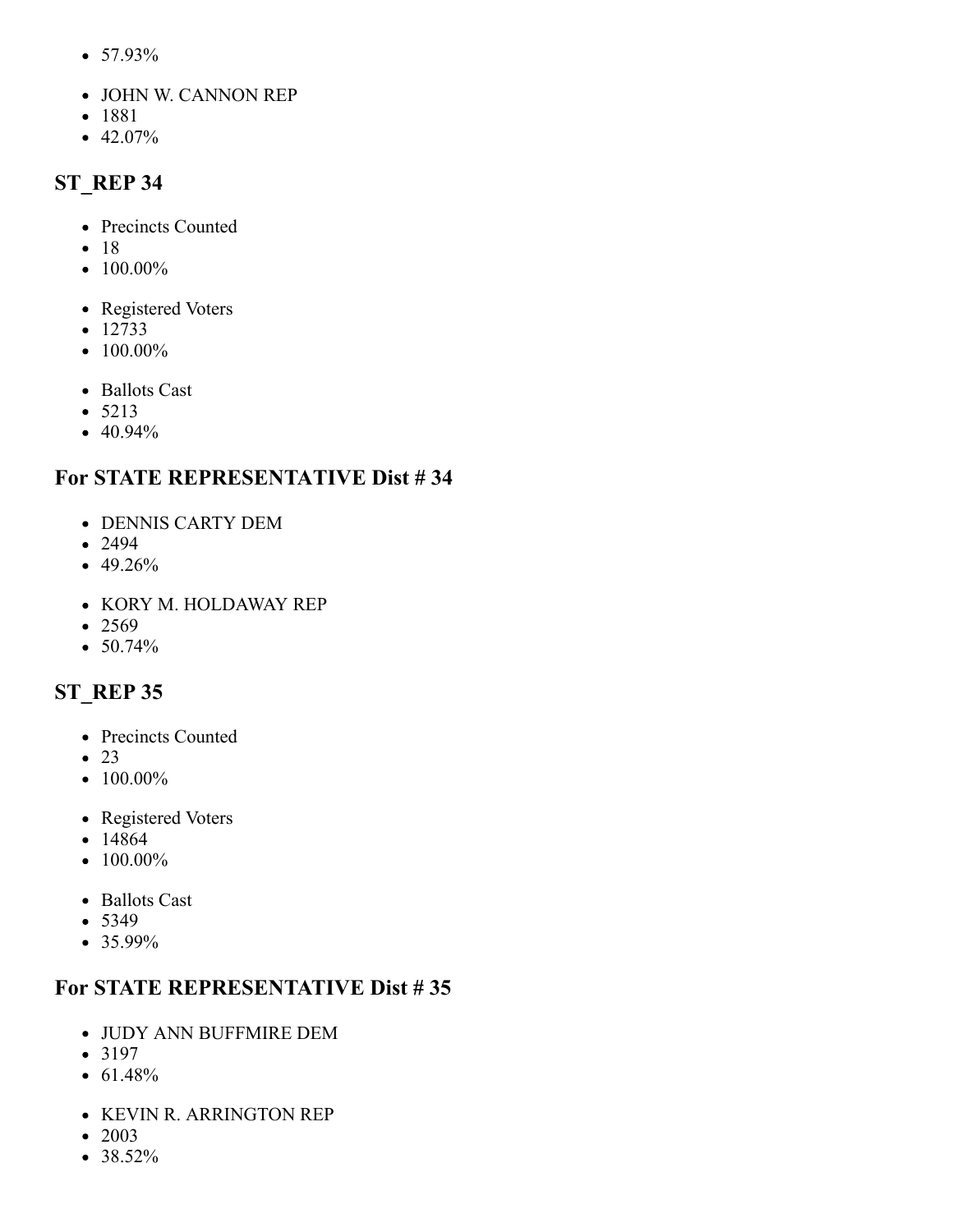- Precincts Counted
- $\bullet$  24
- $100.00\%$
- Registered Voters
- $15230$
- $\bullet$  100.00%
- Ballots Cast
- 9460
- $62.11%$

### **For STATE REPRESENTATIVE Dist # 36**

- GREG PETERS DEM
- 3869
- $\bullet$  42.39%
- LAMONT TYLER REP
- $5259$
- $57.61%$

# <span id="page-18-0"></span>**ST\_REP 37**

- Precincts Counted
- 25
- $\bullet$  100.00%
- Registered Voters
- $15236$
- $\bullet$  100.00%
- Ballots Cast
- 8803
- $57.78%$

### **For STATE REPRESENTATIVE Dist # 37**

- ZANE GILL DEM
- $3979$
- $46.47%$
- RAY SHORT REP
- 4583
- <span id="page-18-1"></span> $• 53.53\%$

- Precincts Counted
- $\bullet$  15
- $\bullet$  100.00%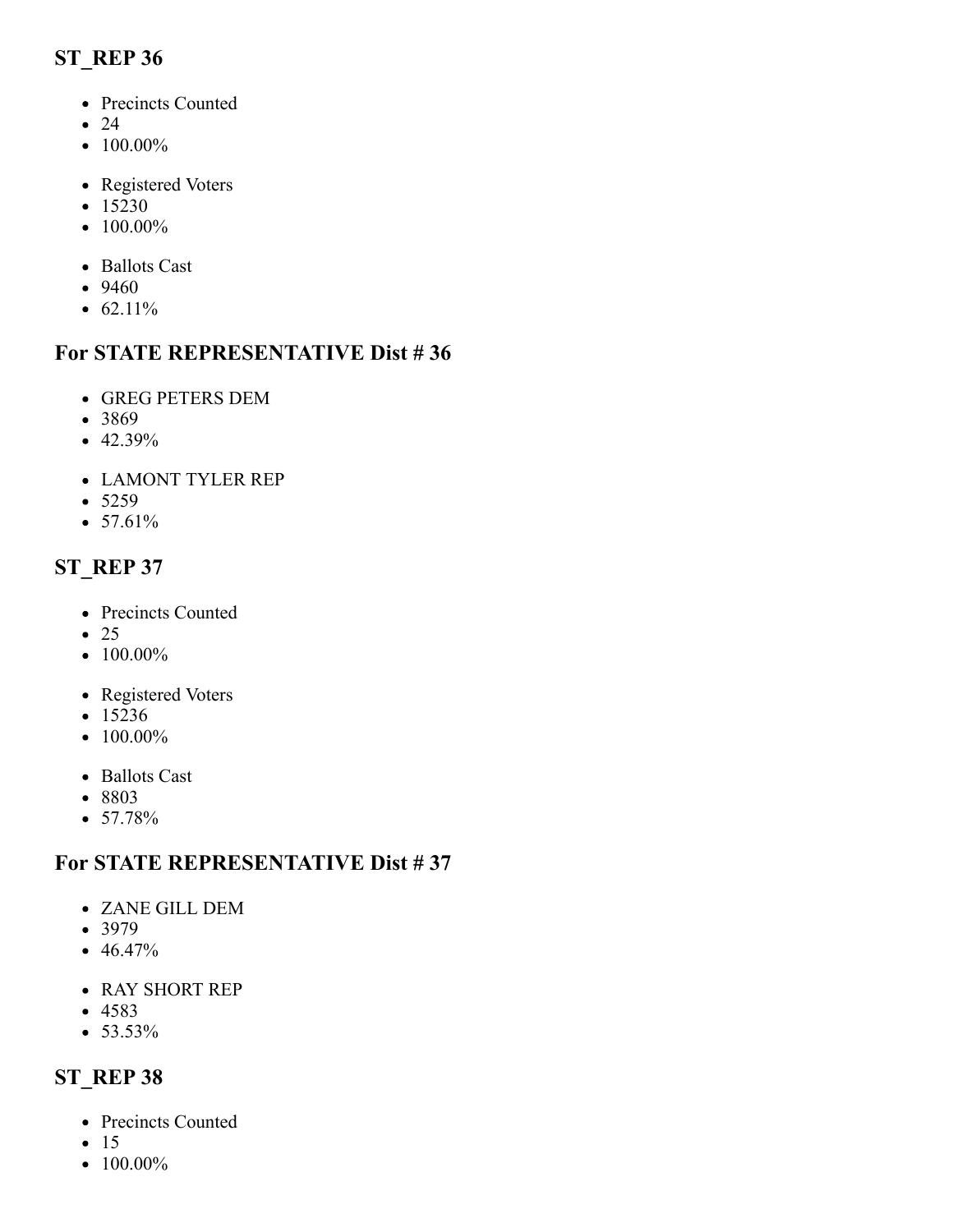- Registered Voters
- $11347$
- $\bullet$  100.00%
- Ballots Cast
- 4576
- 40.33%

- GARY F. COX DEM
- 3516
- 86.97%
- NO CANDIDATE FILED
- 
- $\bullet$
- CHAUNA P. PIERCE LIB
- $527$
- $13.03\%$

# <span id="page-19-0"></span>**ST\_REP 39**

- Precincts Counted
- $\bullet$  21
- $\bullet$  100.00%
- Registered Voters
- $-13034$
- $\bullet$  100.00%
- Ballots Cast
- $5679$
- $-43.57%$

# **For STATE REPRESENTATIVE Dist # 39**

- CANDIDATE WITHDRAWN
- $\bullet$
- $\bullet$
- DAVID L. ZOLMAN, SR REP
- 3995
- 81.78%
- JIM DEXTER LIB
- 890
- <span id="page-19-1"></span>•  $18.22\%$

- Precincts Counted
- $\bullet$  25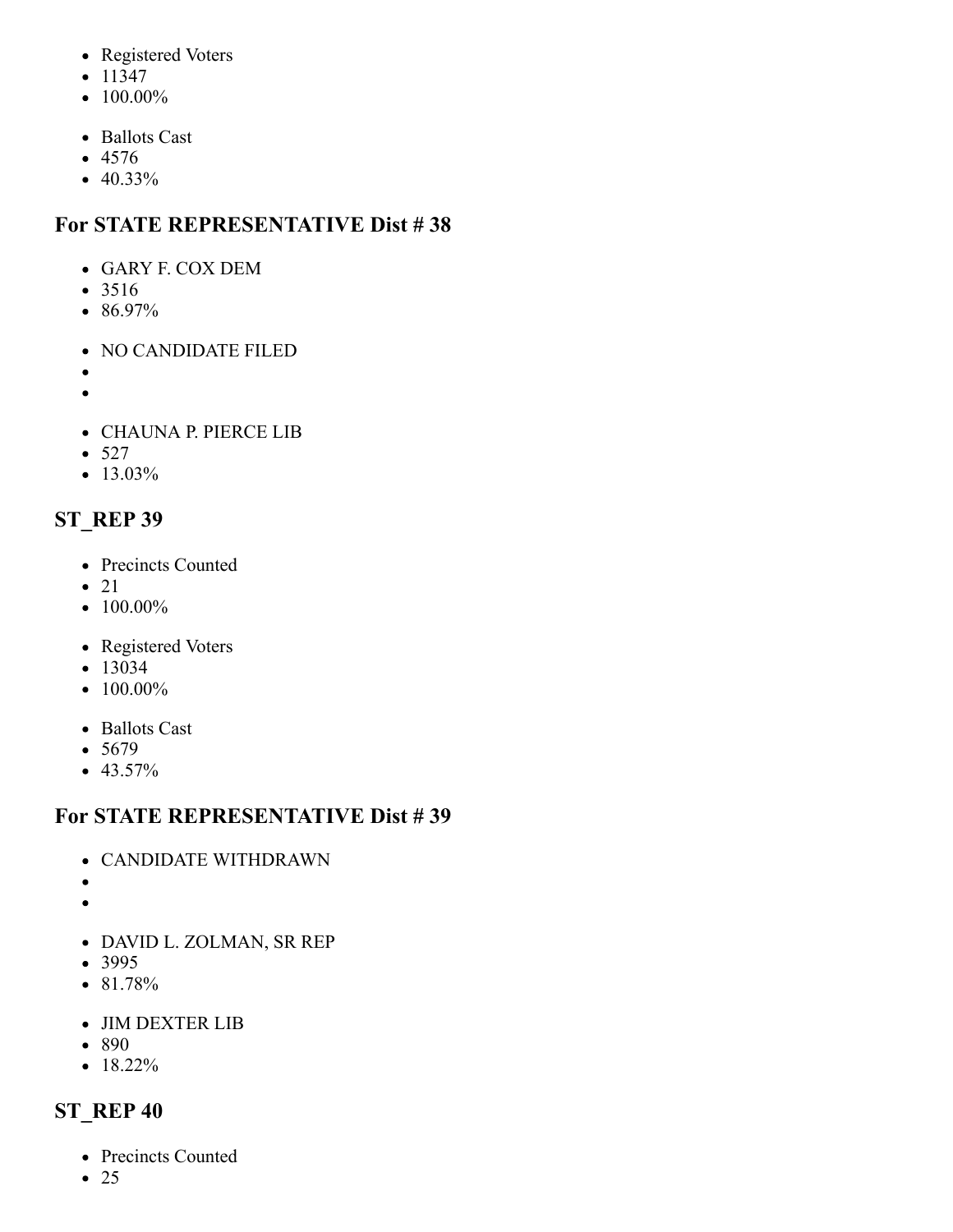- $\bullet$  100.00%
- Registered Voters
- 15796
- $\bullet$  100.00%
- Ballots Cast
- 7604
- $48.14%$

- JEROLD L. JENSEN DEM
- $3654$
- $-49.45%$
- RICHARD L. WALSH REP
- $3735$
- $\bullet$  50.55%

# <span id="page-20-0"></span>**ST\_REP 41**

- Precincts Counted
- $\bullet$  25
- $\bullet$  100.00%
- Registered Voters
- 17283
- $\bullet$  100.00%
- Ballots Cast
- 9548
- $55.25%$

#### **For STATE REPRESENTATIVE Dist # 41**

- PATRICE ARENT DEM
- 5364
- 57.30%
- ATHELIA T. WOOLLEY REP
- 3816
- $\bullet$  40.76%
- STEVEN B. OLSEN IAM
- $182$
- <span id="page-20-1"></span> $\bullet$  1.94%

- Precincts Counted
- $19$
- $\bullet$  100.00%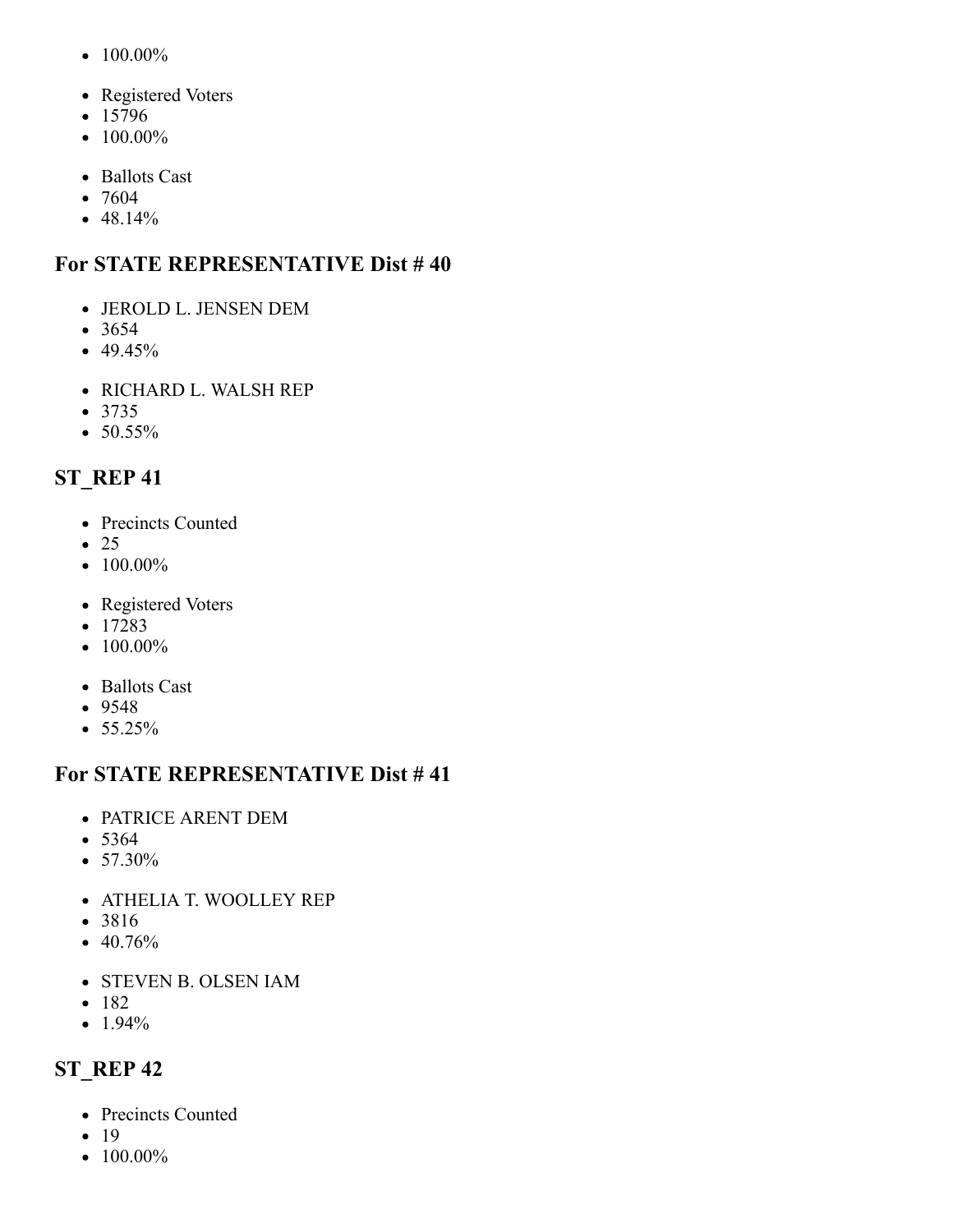- Registered Voters
- 13791
- $\bullet$  100.00%
- Ballots Cast
- $5524$
- 40.06%

- PERRY L. BUCKNER DEM
- 2861
- $52.79%$
- MAX MENG REP
- $2559$
- $47.21%$

# <span id="page-21-0"></span>**ST\_REP 43**

- Precincts Counted
- $\bullet$  20
- $\bullet$  100.00%
- Registered Voters
- 12805
- $\bullet$  100.00%
- Ballots Cast
- 5531
- $-43.19%$

# **For STATE REPRESENTATIVE Dist # 43**

- MARY K. HAMMOND DEM
- 2380
- $44.07\%$
- WAYNE A. HARPER REP
- 3021
- <span id="page-21-1"></span>55.93%

- Precincts Counted
- $\bullet$  24
- $\bullet$  100.00%
- Registered Voters
- $14792$
- $\bullet$  100.00%
- Ballots Cast
- 6693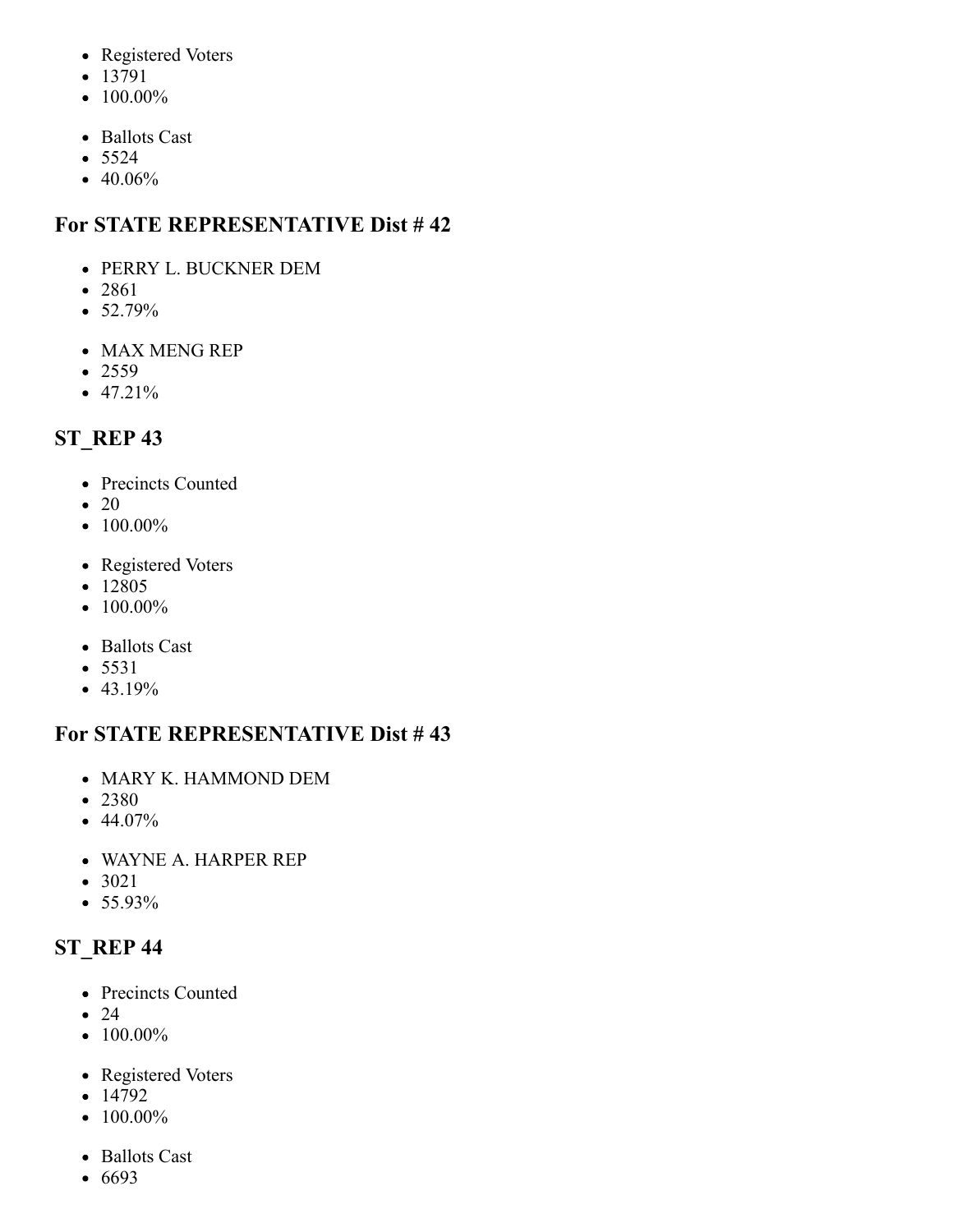$• 45.25%$ 

#### **For STATE REPRESENTATIVE Dist # 44**

- GARY YENGICH DEM
- 2636
- $40.52%$
- CHAD E. BENNION REP
- 3550
- $54.57%$
- BRUCE BANGERTER IAM
- 319
- $-4.90\%$

# <span id="page-22-0"></span>**ST\_REP 45**

- Precincts Counted
- 26
- $\bullet$  100.00%
- Registered Voters
- $16067$
- $\bullet$  100.00%
- Ballots Cast
- $6667$
- $-41.49%$

### **For STATE REPRESENTATIVE Dist # 45**

- MICHAEL RAY OLSEN DEM
- 3076
- $47.39\%$
- MELVIN R. BROWN REP
- 3415
- <span id="page-22-1"></span> $• 52.61%$

- Precincts Counted
- $\bullet$  21
- $\bullet$  100.00%
- Registered Voters
- $15544$
- $\bullet$  100.00%
- Ballots Cast
- 7864
- $50.59%$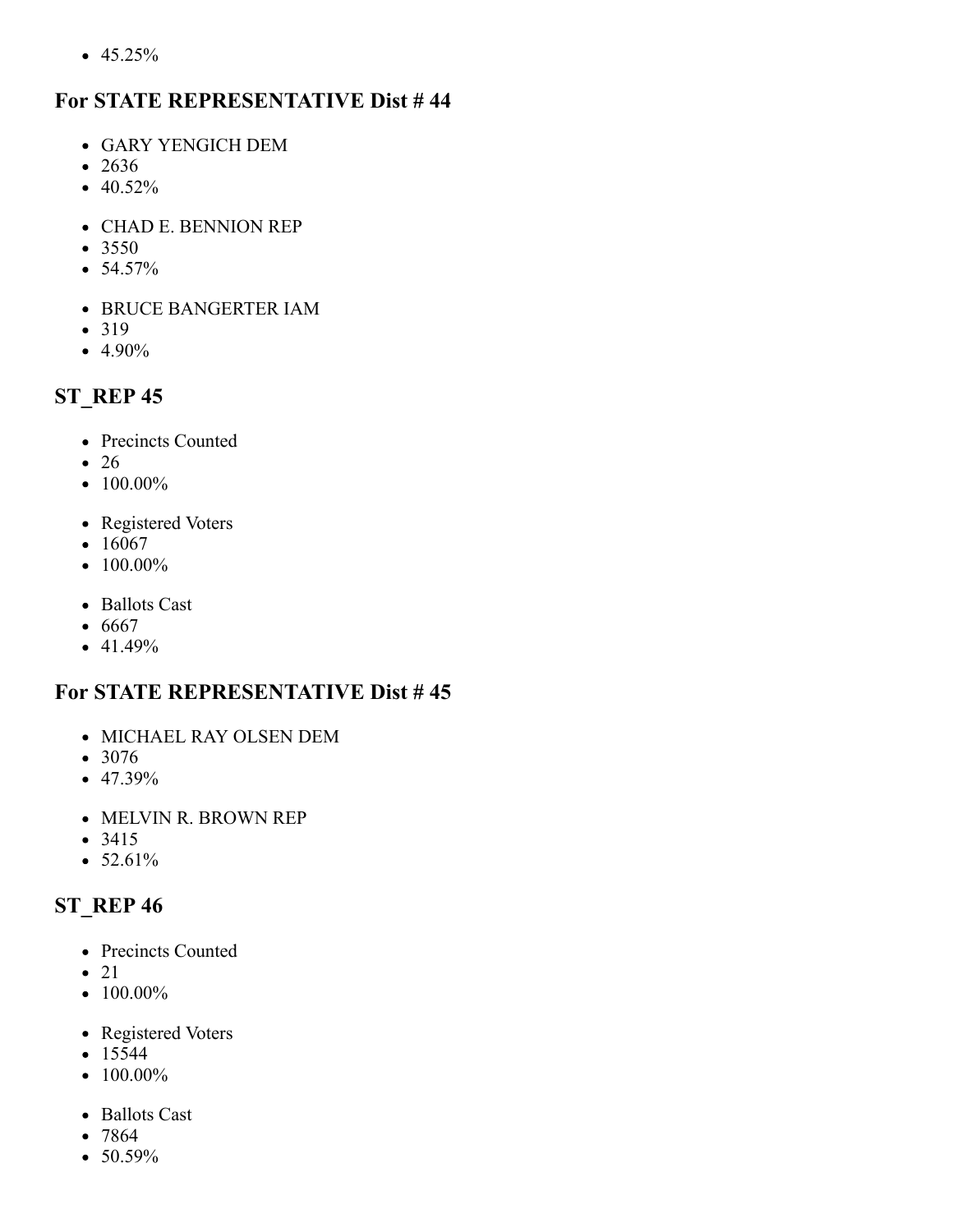- KAREN W. MORGAN DEM
- 3790
- 49.56%
- BRIAN R. ALLEN REP
- 3687
- $48.21%$
- ALAN HEPNER LIB
- $170$
- $\bullet$  2.22%

#### <span id="page-23-0"></span>**ST\_REP 47**

- Precincts Counted
- $\bullet$  21
- $100.00\%$
- Registered Voters
- $-13415$
- $\bullet$  100.00%
- Ballots Cast
- $5625$
- $41.93\%$

#### **For STATE REPRESENTATIVE Dist # 47**

- CANDIDATE WITHDRAWN
- $\bullet$
- $\bullet$
- BRYAN D. HOLLADAY REP
- 3681
- $77.02\%$
- D. MARK FAUX IND
- 1098
- <span id="page-23-1"></span>• 22.98%

- Precincts Counted
- $\bullet$  20
- $100.00\%$
- Registered Voters
- $14465$
- $\bullet$  100.00%
- Ballots Cast
- $7377$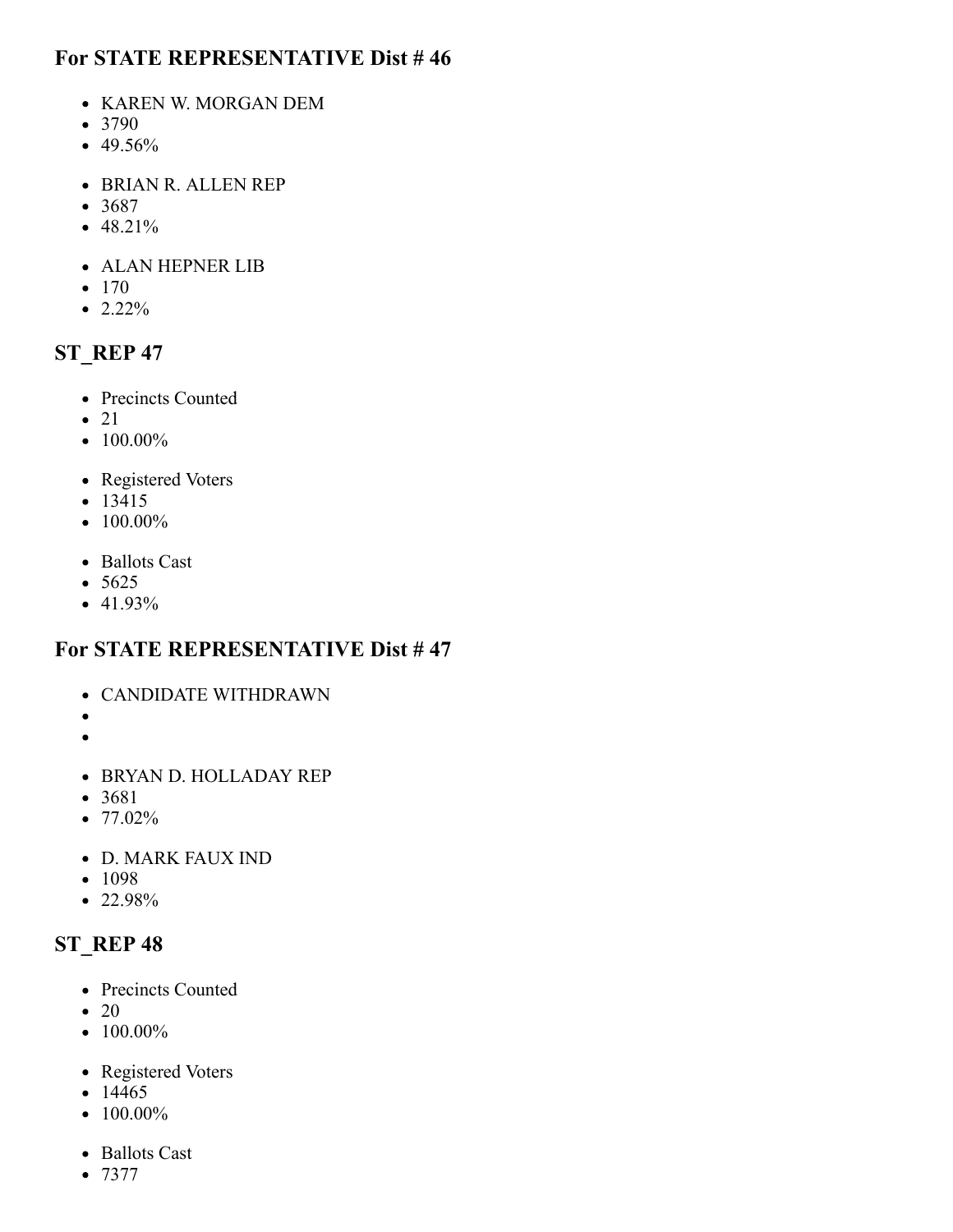$\bullet$  51.00%

#### **For STATE REPRESENTATIVE Dist # 48**

- TRISHA S. BECK DEM
- 3941
- $54.64%$
- RICHARD PERRY REP
- $3272$
- 45.36%

# <span id="page-24-0"></span>**ST\_REP 49**

- Precincts Counted
- $18$
- $\bullet$  100.00%
- Registered Voters
- $14408$
- $\bullet$  100.00%
- Ballots Cast
- $7140$
- 49.56%

#### **For STATE REPRESENTATIVE Dist # 49**

- CHRIS SHOUSE DEM
- 2407
- 34.78%
- GREG J CURTIS REP
- $4514$
- $65.22\%$

# <span id="page-24-1"></span>**ST\_REP 50**

- Precincts Counted
- 31
- $100.00\%$
- Registered Voters
- 20860
- $\bullet$  100.00%
- Ballots Cast
- $\bullet$  10242
- $\bullet$  49.10%

### **For STATE REPRESENTATIVE Dist # 50**

CANDIDATE WITHDRAWN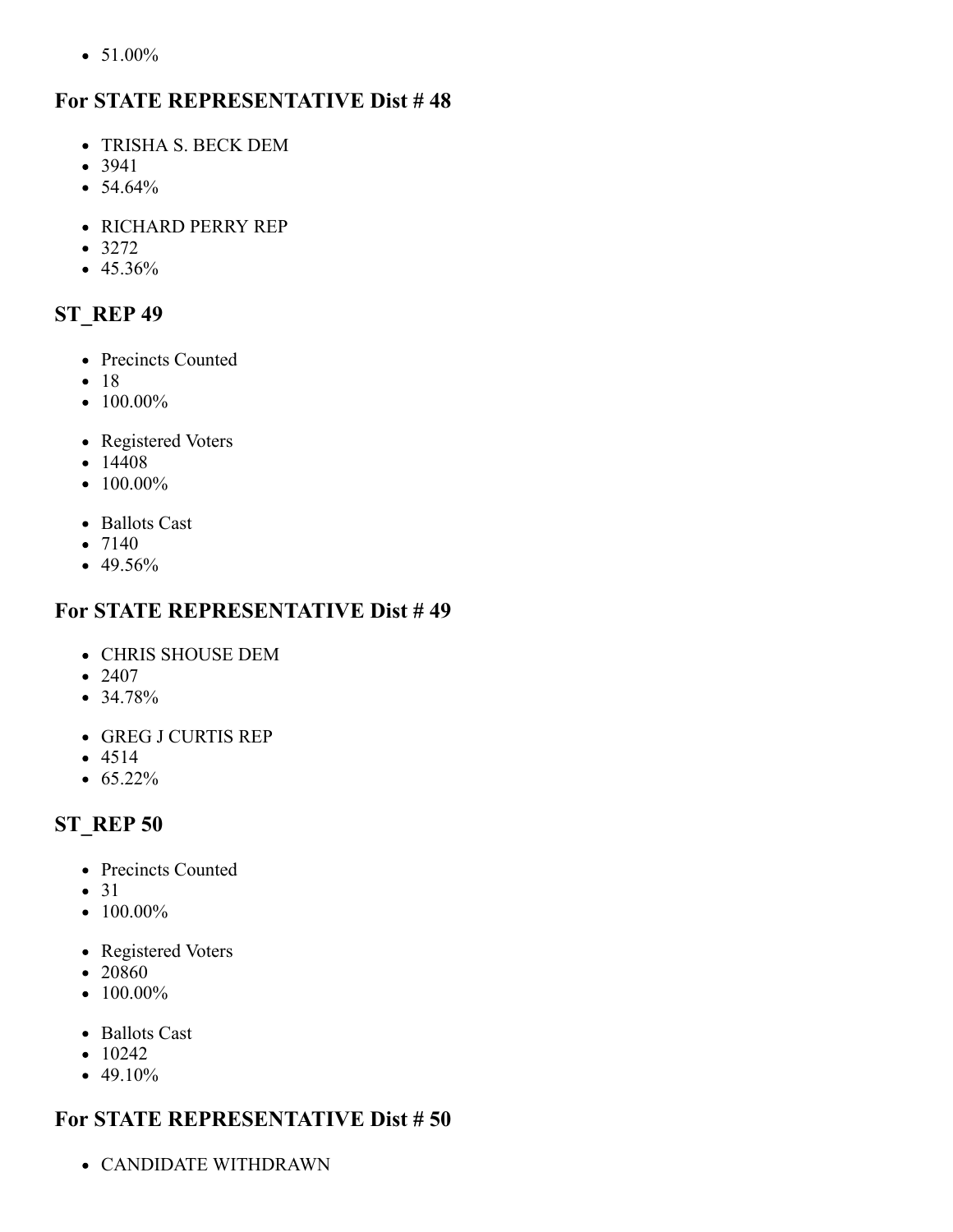- $\bullet$
- $\bullet$
- LLOYD FRANDSEN REP
- $7727$
- 83.24%
- DREW CHAMBERLAIN IND
- $-1259$
- $13.56%$
- CHARLES CAMPBELL HARDY LIB
- 297
- <span id="page-25-0"></span> $• 3.20\%$

- Precincts Counted
- $\bullet$  23
- $100.00\%$
- Registered Voters
- $16947$
- $100.00\%$
- Ballots Cast
- $•8127$
- 47.96%

#### **For STATE REPRESENTATIVE Dist # 51**

- SHERRY L. HALL DEM
- 3506
- $43.65\%$
- JOHN E. SWALLOW REP
- 4526
- 56.35%

# <span id="page-25-1"></span>**ST\_REP 52**

- Precincts Counted
- $\bullet$  26
- $\bullet$  100.00%
- Registered Voters
- 20399
- $\bullet$  100.00%
- Ballots Cast
- $\bullet$  10162
- $-49.82%$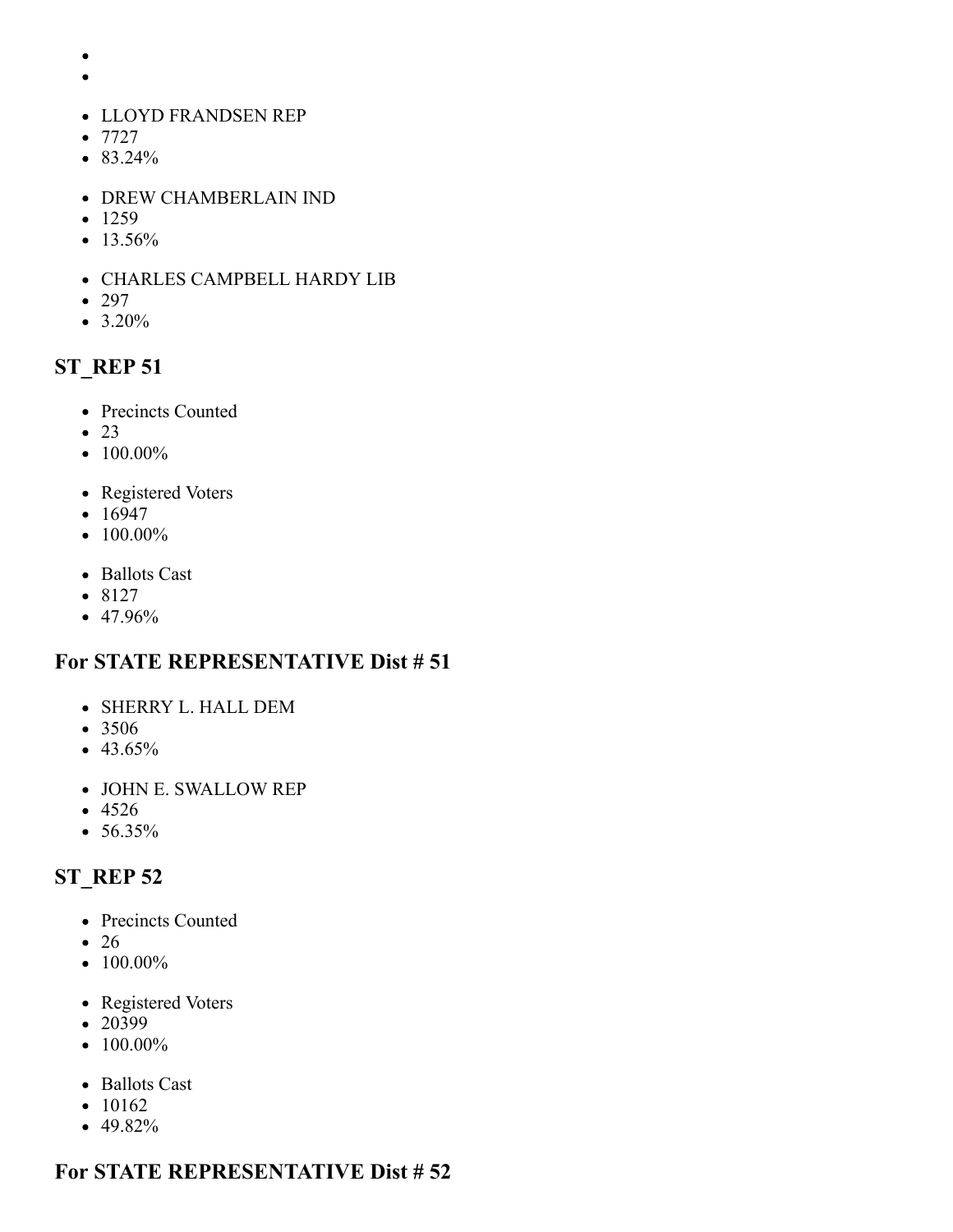- CANDIDATE WITHDRAWN
- 
- 
- DAVID L. HOGUE REP
- 7951
- 88.00%
- LEE MCKENZIE PRO
- 1084
- $\bullet$  12.00%

# **NON-PARTISAN**

### <span id="page-26-0"></span>**ST\_SCHOOL 9**

- Precincts Counted
- 85
- $\bullet$  100.00%
- Registered Voters
- $60372$
- $\bullet$  100.00%
- Ballots Cast
- $23247$
- $38.51\%$

#### **For STATE BOARD OF EDUCATION # 09**

- ALLAN C. RUSHTON
- 8304
- $-42.07\%$
- JUDY LARSON
- $11433$
- $57.93\%$

#### <span id="page-26-1"></span>**ST\_SCHOOL 10**

- Precincts Counted
- 93
- $\bullet$  100.00%
- Registered Voters
- $63345$
- $100.00\%$
- Ballots Cast
- $\bullet$  26130
- $-41.25%$

#### **For STATE BOARD OF EDUCATION # 10**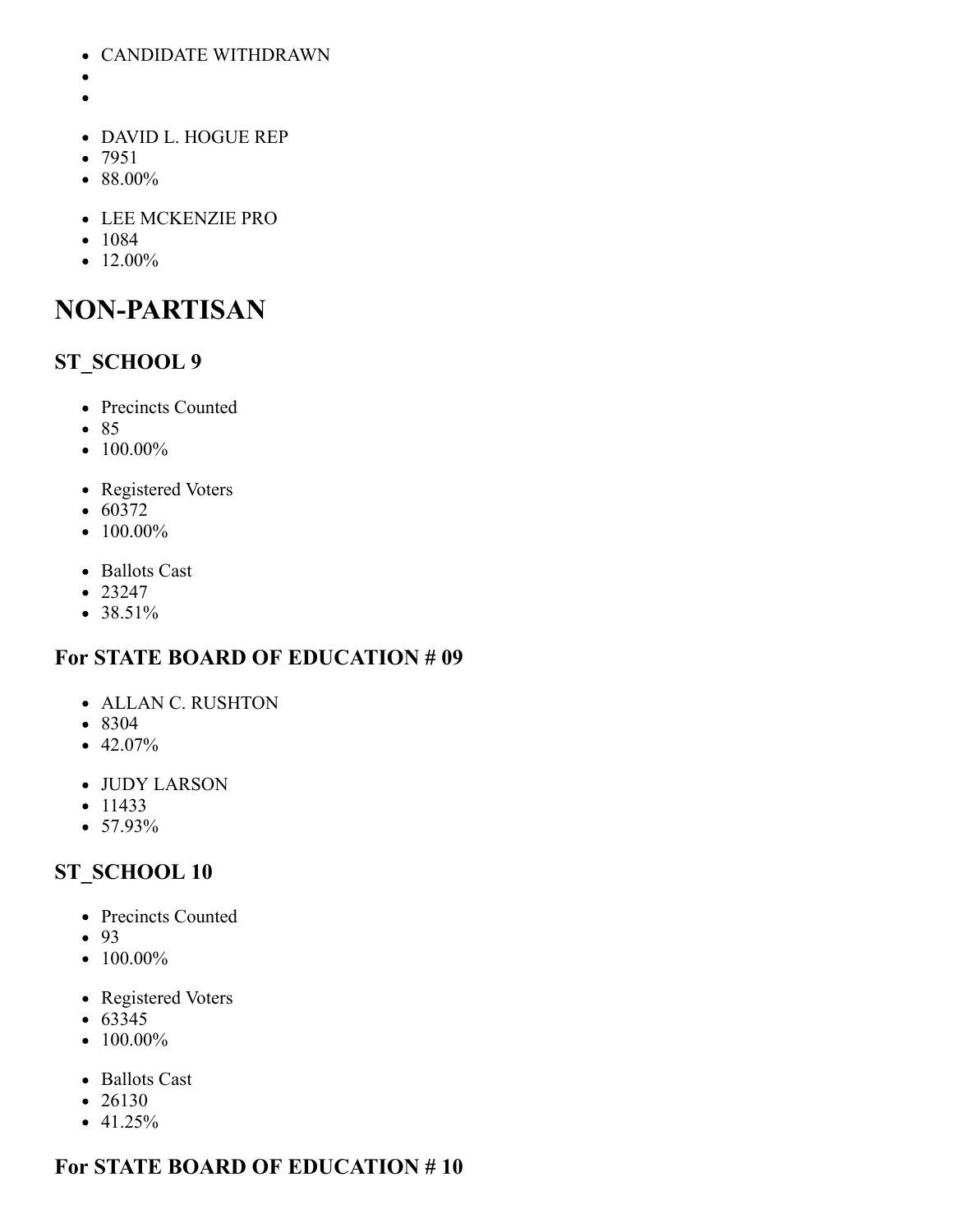- LAVELLE PRINCE
- 10488
- 48.07%
- DENIS R. MORRILL
- $11328$
- 51.93%

# <span id="page-27-0"></span>**ST\_SCHOOL 13**

- Precincts Counted
- $117$
- $\bullet$  100.00%
- Registered Voters
- 77738
- $\bullet$  100.00%
- Ballots Cast
- 37824
- 48.66%

# **For STATE BOARD OF EDUCATION # 13**

- JANET A. CANNON
- $21714$
- 72.92%
- EARL M. WUNDERLI
- 8063
- 27.08%

# <span id="page-27-1"></span>**L\_SCHOOL S3**

- Precincts Counted
- $24$
- $\bullet$  100.00%
- Registered Voters
- $-17127$
- $\bullet$  100.00%
- Ballots Cast
- 8392
- 49.00%

# **For SALT LAKE CITY SCHOOL DIST # 3**

- KAREN G. DERRICK
- 5733
- $100.00\%$
- CANDIDATE WITHDRAWN
- $\bullet$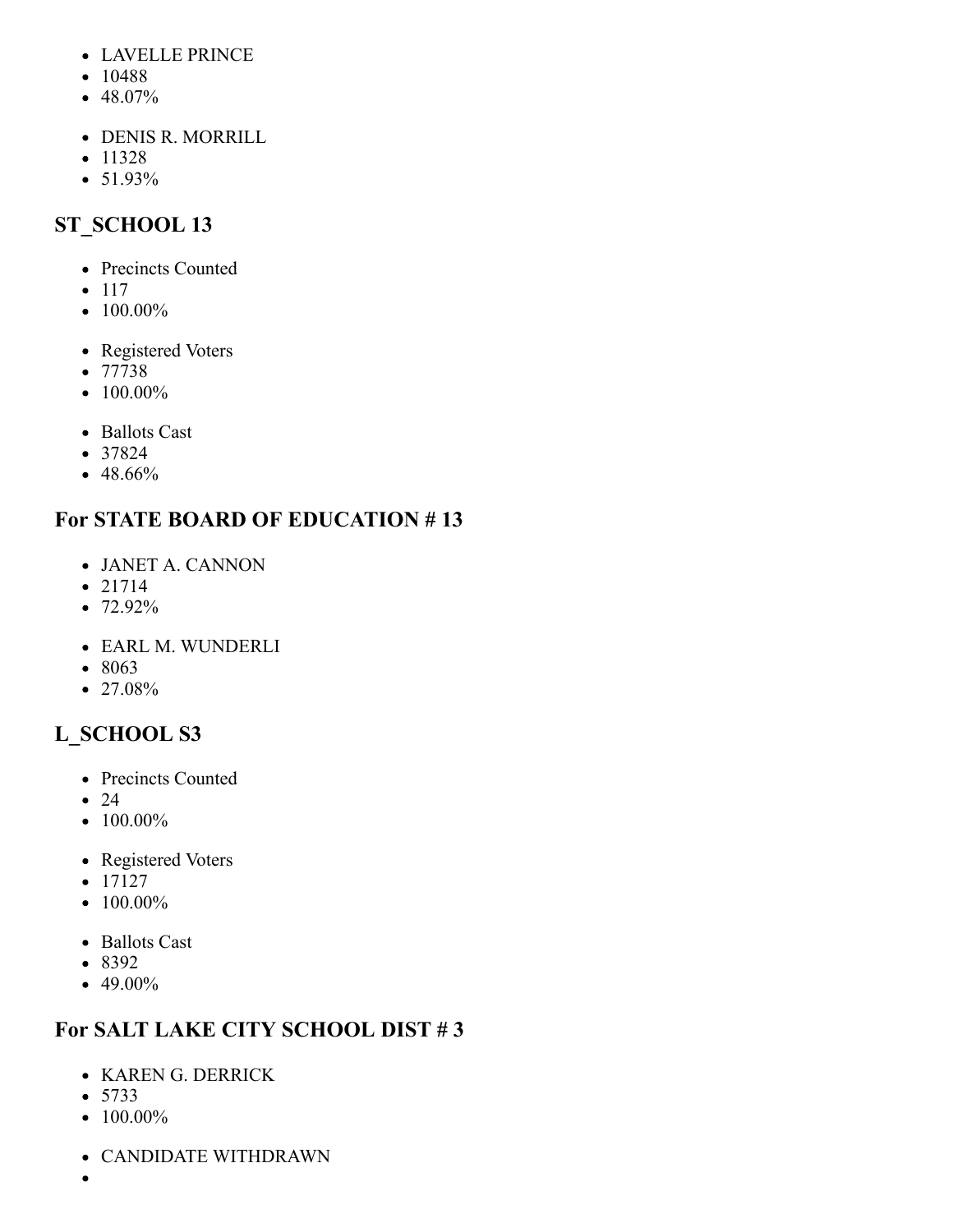# <span id="page-28-0"></span>**L\_SCHOOL S4**

- Precincts Counted
- $\bullet$  23

 $\bullet$ 

- $\bullet$  100.00%
- Registered Voters
- 18218
- $\bullet$  100.00%
- Ballots Cast
- 5981
- 32.83%

#### **For SALT LAKE CITY SCHOOL DIST # 4**

- JOEL K. BRISCOE
- 3808
- 100.00
- CANDIDATE WITHDRAWN
- $\bullet$
- $\bullet$

# <span id="page-28-1"></span>**L\_SCHOOL S6**

- Precincts Counted
- $\bullet$  25
- $\bullet$  100.00%
- Registered Voters
- $16995$
- $\bullet$  100.00%
- Ballots Cast
- 9439
- $55.54%$

### **For SALT LAKE CITY SCHOOL DIST # 6**

- H. CRAIG BUNKER
- $2673$
- 35.84%
- DIANE BARLOW
- 4785
- $64.16%$

# <span id="page-28-2"></span>**L\_SCHOOL M2**

• Precincts Counted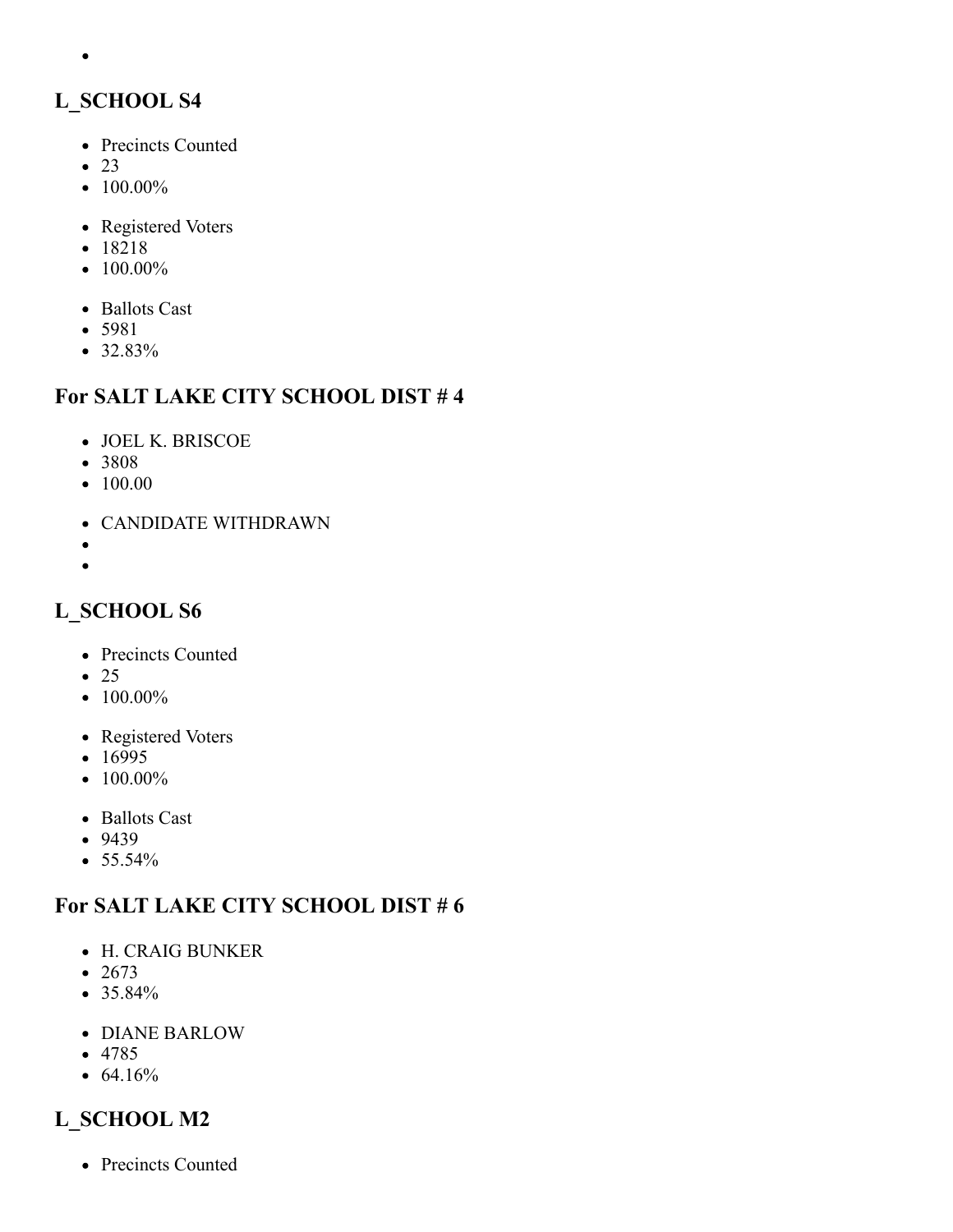- 6
- $\bullet$  100.00%
- Registered Voters
- 4007
- $\bullet$  100.00%
- Ballots Cast
- $\bullet$  2020
- $50.41%$

# **For MURRAY SCHOOL DISTRICT # 2**

- DARRELL PEHRSON
- $1583$
- $\bullet$  100.00%
- CANDIDATE WITHDRAWN
- $\bullet$
- $\bullet$

# <span id="page-29-0"></span>**L\_SCHOOL M3**

- Precincts Counted
- 6
- $\bullet$  100.00%
- Registered Voters
- 4005
- $\bullet$  100.00%
- Ballots Cast
- $1782$
- $-44.49%$

# **For MURRAY SCHOOL DISTRICT # 3**

- G. LLOYD NAYLOR
- 788
- $53.10%$
- JIM BRASS
- 696
- 46.90%

# <span id="page-29-1"></span>**L\_SCHOOL M4**

- Precincts Counted
- $\bullet$  7
- $\bullet$  100.00%
- Registered Voters
- $-4498$
- $\bullet$  100.00%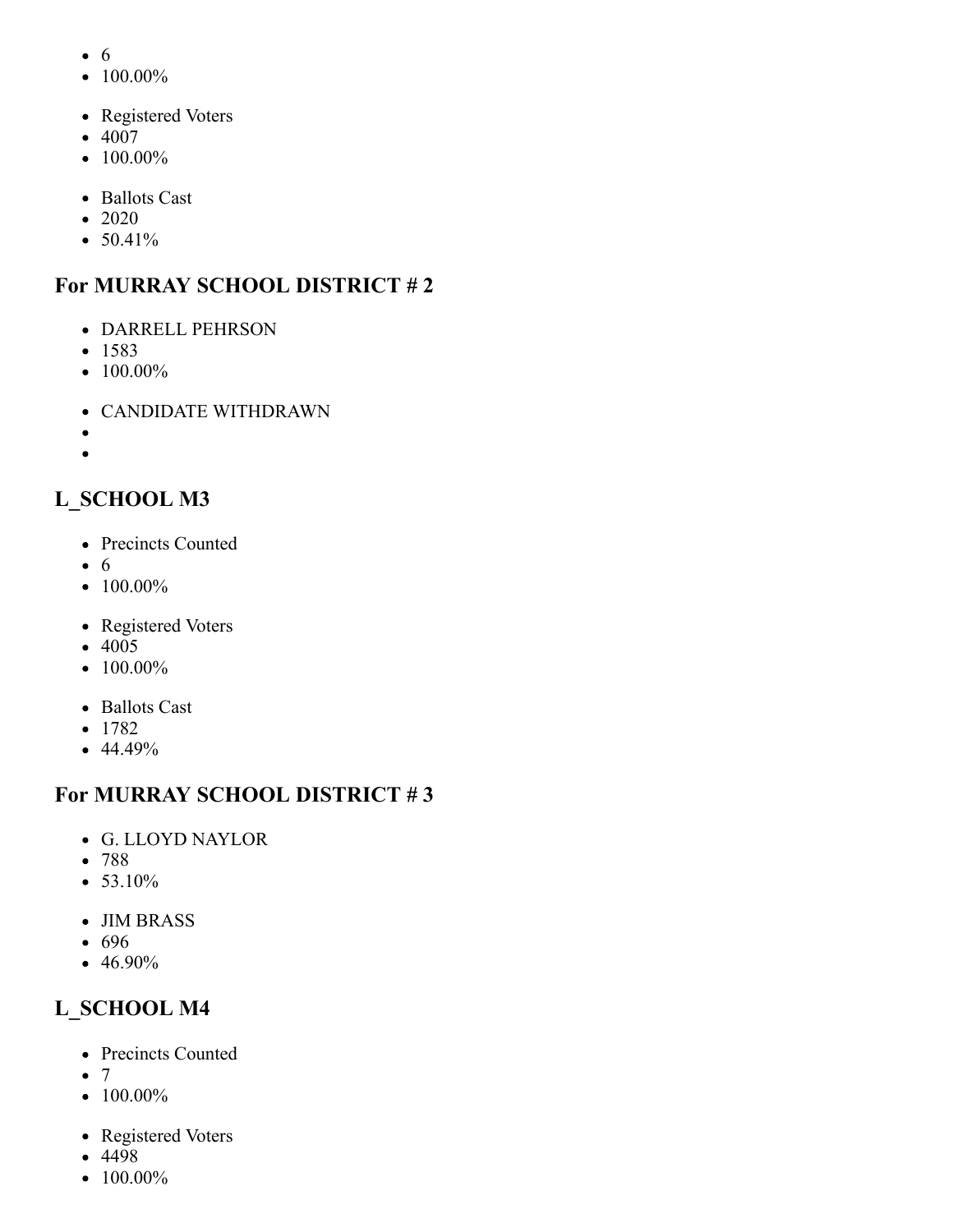- Ballots Cast
- $-1929$
- 42.89%

# **For MURRAY SCHOOL DISTRICT # 4**

- LAURA S. BAKER
- $1558$
- $100.00\%$
- CANDIDATE WITHDRAWN
- $\bullet$
- $\bullet$

# <span id="page-30-0"></span>**L\_SCHOOL G4**

- Precincts Counted
- $-43$
- $\bullet$  100.00%
- Registered Voters
- 32025
- $\bullet$  100.00%
- Ballots Cast
- 12896
- $-40.27%$

# **For GRANITE SCHOOL DISTRICT # 4**

- JUDY WEEKS
- 7264
- $64.80%$
- KIM M BEST
- 3946
- 35.20%

# <span id="page-30-1"></span>**L\_SCHOOL G5**

- Precincts Counted
- $\bullet$  42
- $\bullet$  100.00%
- Registered Voters
- $31279$
- $\bullet$  100.00%
- Ballots Cast
- 12661
- $40.48%$

# **For GRANITE SCHOOL DISTRICT # 5**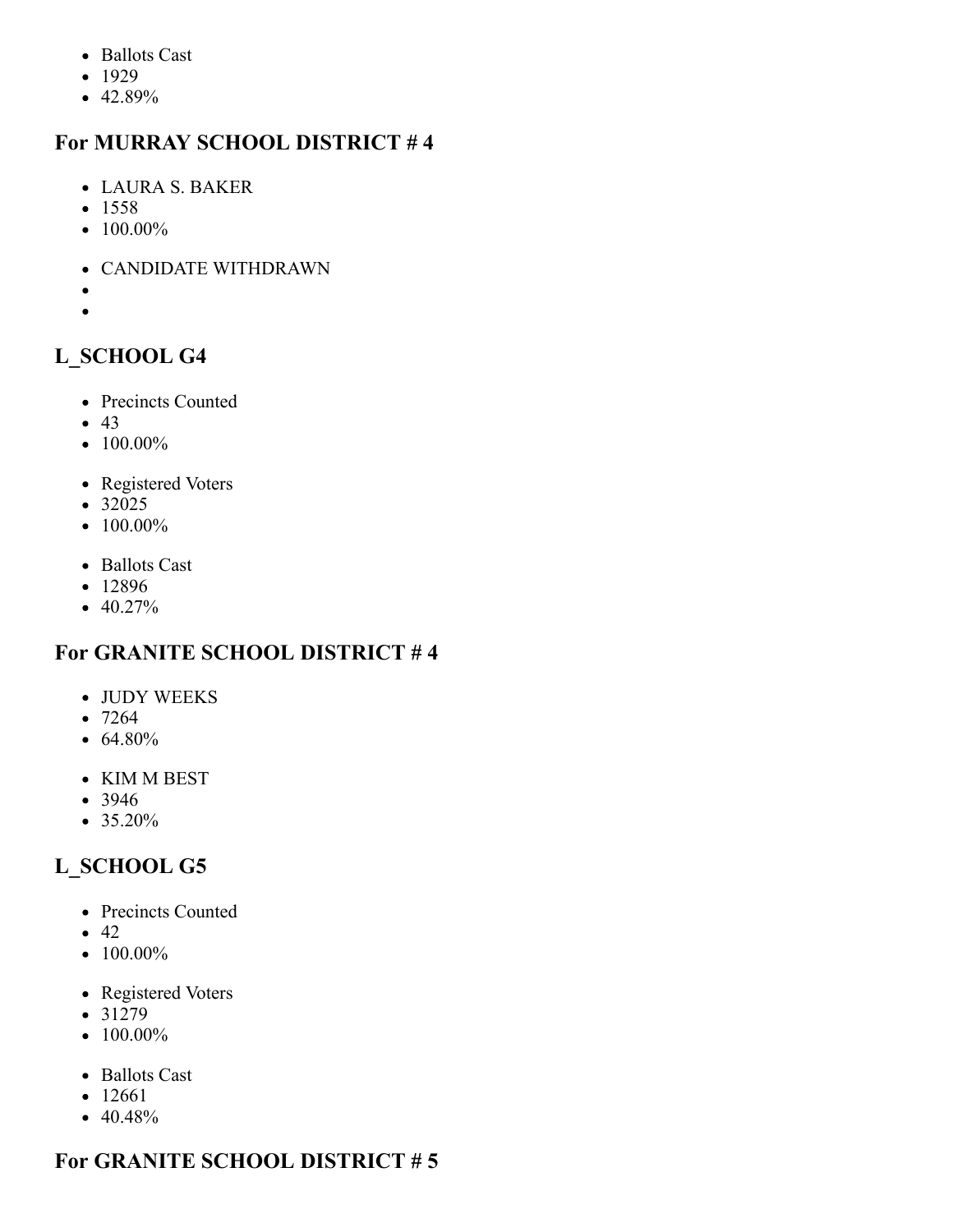- JULENE JOLLEY
- 10087
- $\bullet$  100.00%
- CANDIDATE WITHDRAWN
- $\bullet$  $\bullet$

# <span id="page-31-0"></span>**L\_SCHOOL J1**

- Precincts Counted
- $41$
- $\bullet$  100.00%
- Registered Voters
- 26271
- $100.00\%$
- Ballots Cast
- 10830
- $-41.22%$

# **For JORDAN SCHOOL DISTRICT # 1**

- PEGGY JO KENNETT
- $-4957$
- 56.83%
- MARK E. HURST
- 3766
- $-43.17%$

# <span id="page-31-1"></span>**L\_SCHOOL J2**

- Precincts Counted
- $41$
- $\bullet$  100.00%
- Registered Voters
- 29919
- $\bullet$  100.00%
- Ballots Cast
- $14460$
- 48.33%

# **For JORDAN SCHOOL DISTRICT # 2**

- ELLEN S. WALLACE
- $10782$
- $\bullet$  100.00%
- CANDIDATE WITHDRAWN
-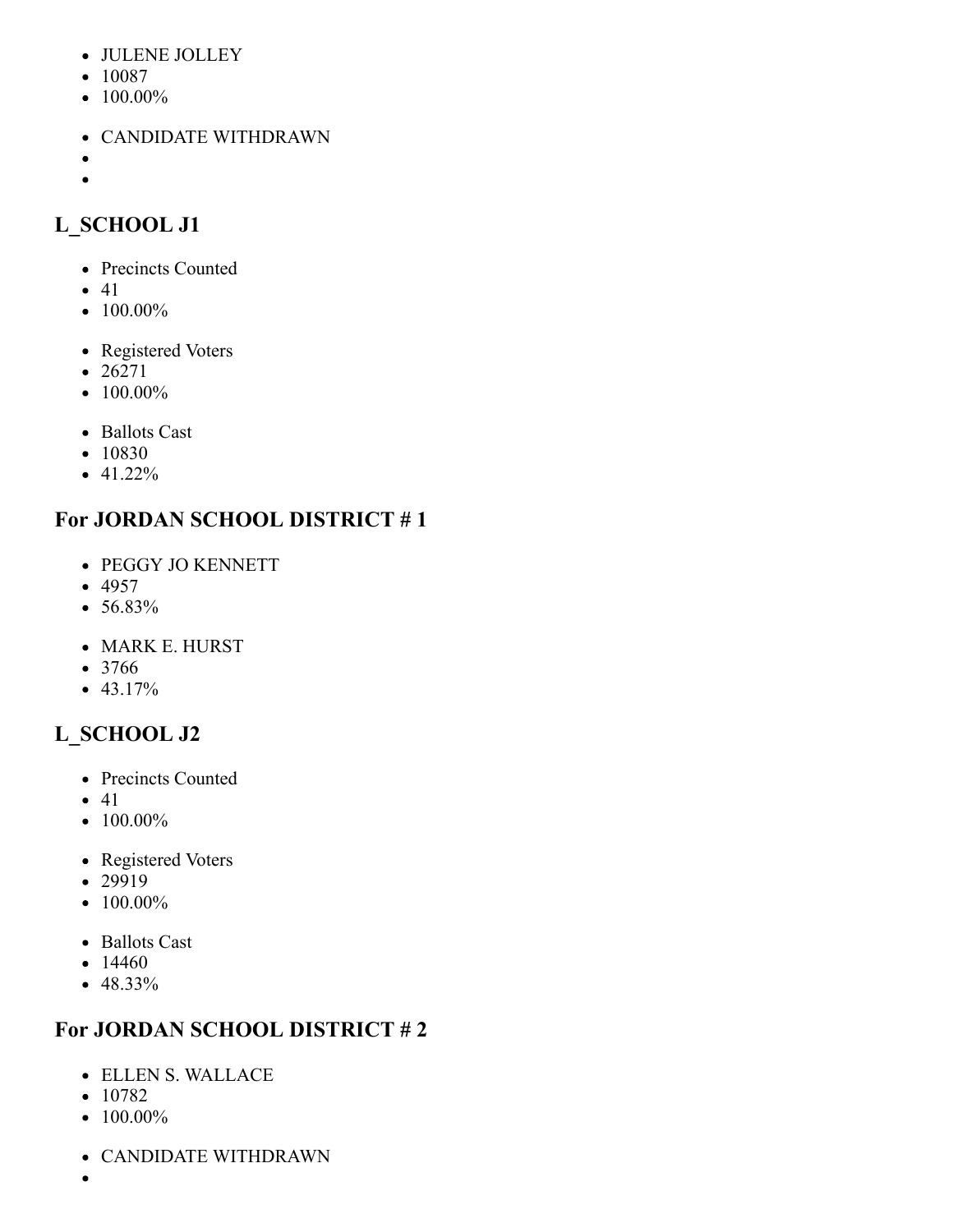# <span id="page-32-0"></span>**L\_SCHOOL J3**

- Precincts Counted
- 46

 $\bullet$ 

- $\bullet$  100.00%
- Registered Voters
- 31653
- $\bullet$  100.00%
- Ballots Cast
- $15031$
- $47.49%$

### **For JORDAN SCHOOL DISTRICT # 3**

- MARK HAYWARD HEUGLY
- 5769
- $-49.71%$
- ARLEN F. EKBERG
- 5837
- $50.29%$

### <span id="page-32-1"></span>**SALT LAKE COUNTY, UTAH**

- Precincts Counted
- $672$
- $\bullet$  100.00%
- Registered Voters
- 460782
- $\bullet$  100.00%
- Ballots Cast
- 210546
- $45.69%$

# **JUSTICE OF SUPREME COURT**

# **LEONARD H. RUSSON**

- Retain in Office
- 133956
- 78.85%
- Do Not Retain in Office
- $35922$
- 21.15%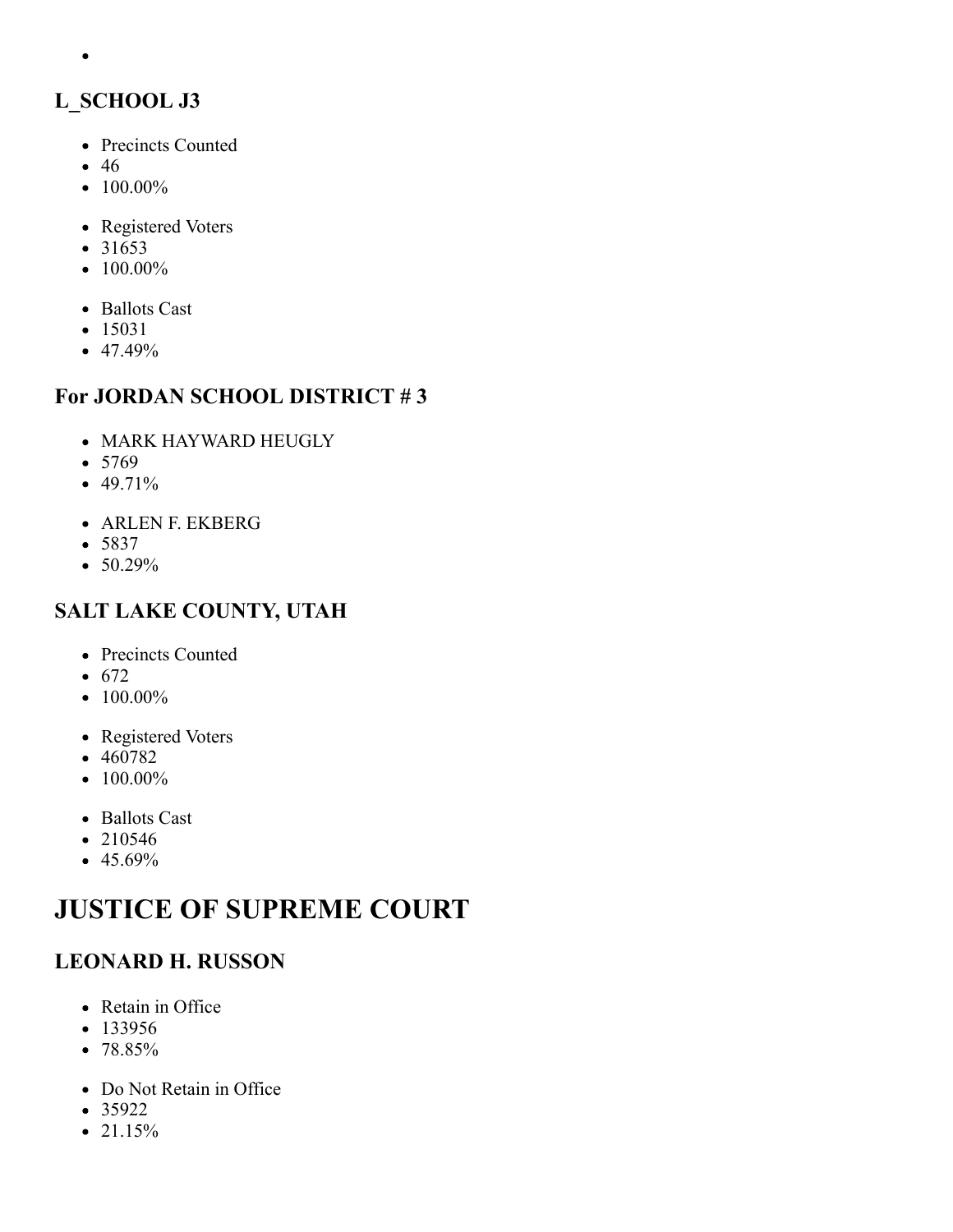### **JUSTICE OF SUPREME COURT I. DANIEL STEWART**

- Retain in Office
- $133599$
- 78.90%
- Do Not Retain in Office
- $35737$
- $21.10%$

#### **JUSTICE OF SUPREME COURT MICHAEL D. ZIMMERMAN**

- Retain in Office
- $134256$
- 78.83%
- Do Not Retain in Office
- $36049$
- $\bullet$  21.17%

### **JUDGE of the COURT of APPEALS of UT MICHAEL J. WILKINS**

- Retain in Office
- $132814$
- $78.73%$
- Do Not Retain in Office
- 35891
- $\bullet$  21.27%

# **JUDGE of the THIRD JUDICIAL DIST JUDITH S.H. ATHERTON**

- Retain in Office
- $135826$
- 79.93%
- Do Not Retain in Office
- 34105
- $\bullet$  20.07%

# **JUDGE of the THIRD JUDICIAL DIST LEON A. DEVER**

- Retain in Office
- 129614
- $77.53%$
- Do Not Retain in Office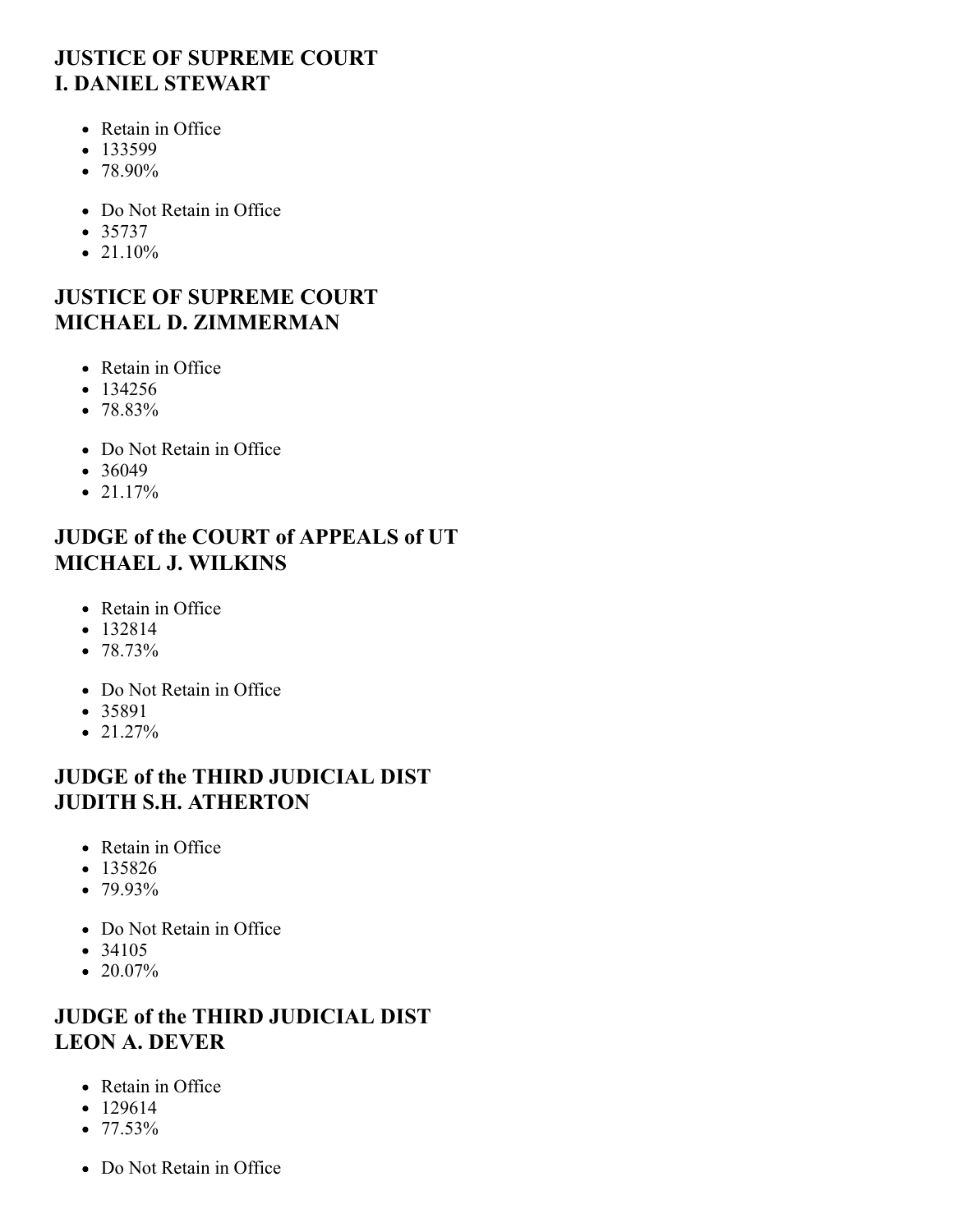- $37573$
- $22.47%$

# **JUDGE of the THIRD JUDICIAL DIST STEPHEN L. HENRIOD**

- Retain in Office
- $126890$
- $75.42\%$
- Do Not Retain in Office
- $-41359$
- $\bullet$  24.58%

# **JUDGE of the THIRD JUDICIAL DIST ROBERT K. HILDER**

- Retain in Office
- 131869
- $78.35\%$
- Do Not Retain in Office
- $36430$
- $21.65%$

# **JUDGE of the THIRD JUDICIAL DIST ROGER A. LIVINGSTON**

- Retain in Office
- $131592$
- $78.56%$
- Do Not Retain in Office
- $35922$
- $21.44%$

# **JUDGE of the THIRD JUDICIAL DIST RONALD E. NEHRING**

- Retain in Office
- $129494$
- $78.07\%$
- Do Not Retain in Office
- $36373$
- 21.93%

# **JUDGE of the THIRD JUDICIAL DIST SANDRA N PEULER**

- Retain in Office
- 132196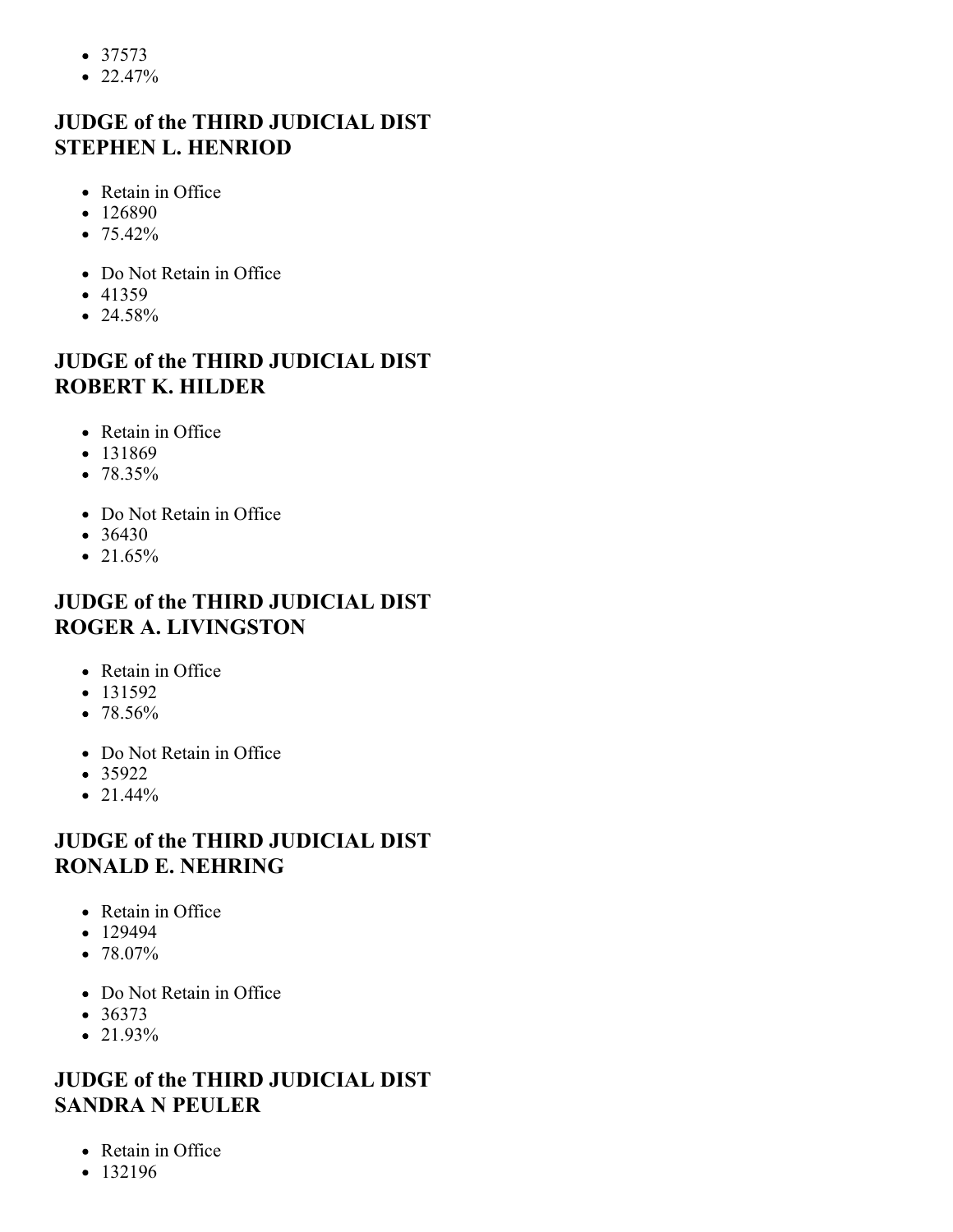- $79.46%$
- Do Not Retain in Office
- 34181
- 20.54%

### **JUDGE of the THIRD JUVENILE COURT JOSEPH W. ANDERSON**

- Retain in Office
- 130970
- $78.93\%$
- Do Not Retain in Office
- $34972$
- 21.07%

#### **JUDGE of the THIRD JUVENILE COURT KIMBERLY K. HORNAK**

- Retain in Office
- $132515$
- $\bullet$  79.62%
- Do Not Retain in Office
- $33923$
- $\bullet$  20.38%

#### **JUDGE of the THIRD JUVENILE COURT SHARON P. MCCULLY**

- Retain in Office
- $133179$
- $79.76%$
- Do Not Retain in Office
- 33806
- 20.24%

#### **JUDGE of the THIRD JUVENILE COURT FREDERIC M. ODDONE**

- Retain in Office
- $128738$
- $\bullet$  77.68%
- Do Not Retain in Office
- 36996
- $\bullet$  22.32%

### **JUDGE of the THIRD JUVENILE COURT ROBERT S. YEATES**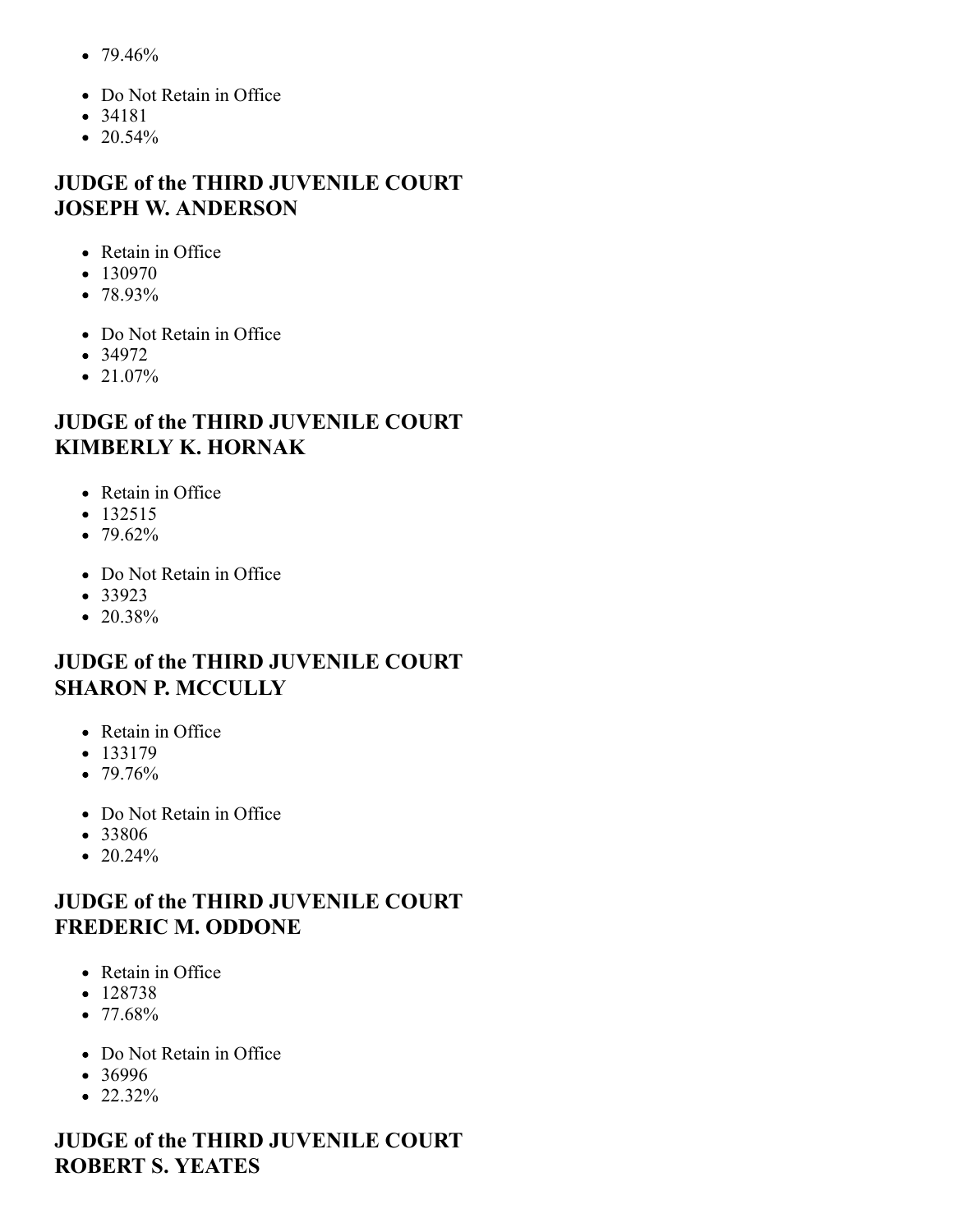- Retain in Office
- $133428$
- $79.41%$
- Do Not Retain in Office
- 34588
- $20.59%$

# <span id="page-36-0"></span>**JUSTICE COURT**

- Precincts Counted
- $215$
- $\bullet$  100.00%
- Registered Voters
- 147716
- $\bullet$  100.00%
- Ballots Cast
- 73416
- 49.70%

# **JUDGE of the JUSTICE COURT PEGGY ACOMB**

- Retain in Office
- $-41594$
- 79.23%
- Do Not Retain in Office
- 10906
- $\bullet$  20.77%

# **JUDGE of the JUSTICE COURT KIM T. ADAMSON**

- Retain in Office
- 41583
- 80.56%
- Do Not Retain in Office
- $10036$
- $19.44\%$

# **JUDGE of the JUSTICE COURT JOANNE L. RIGBY**

- Retain in Office
- 42106
- 80.99%
- Do Not Retain in Office
- 9882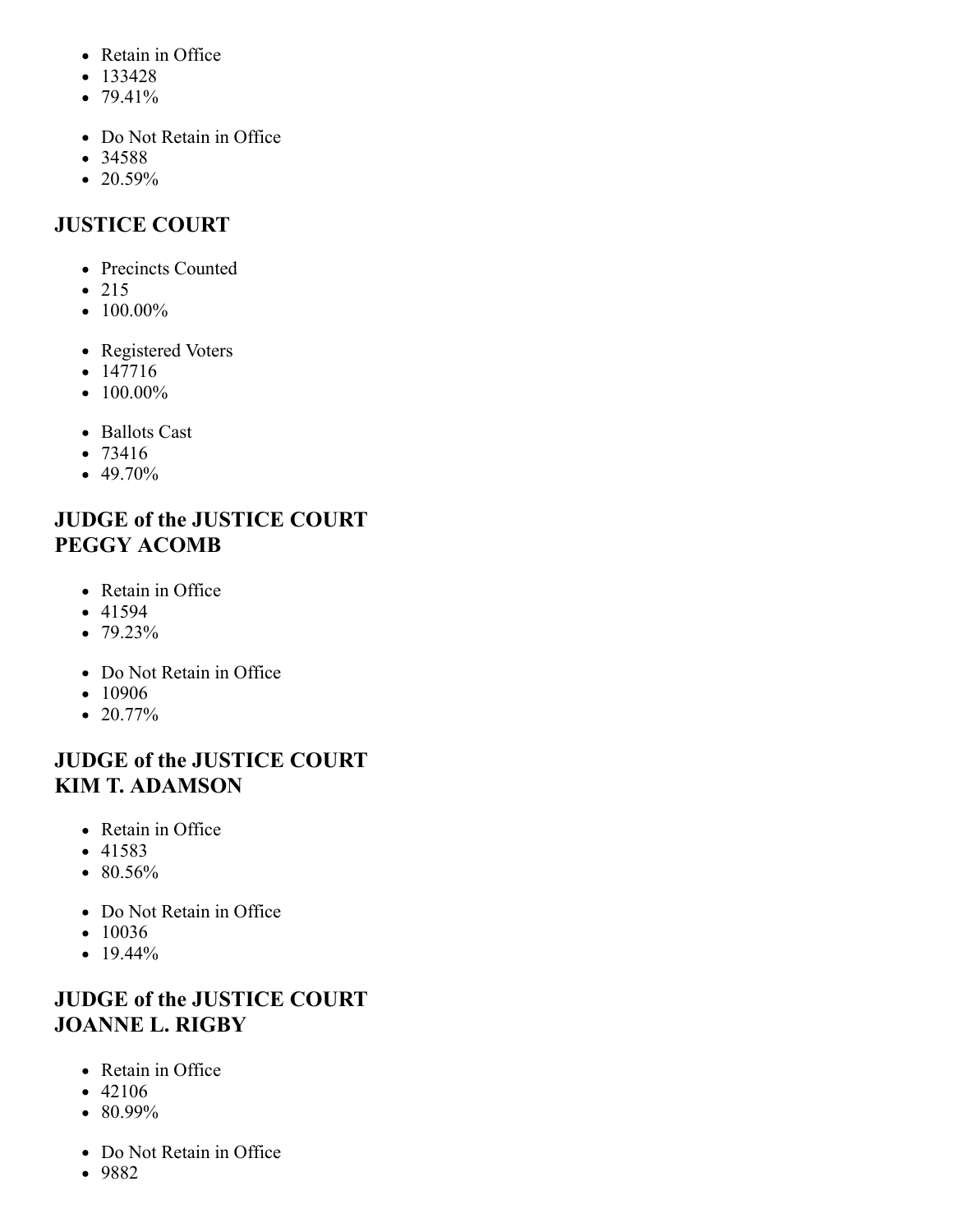•  $19.01%$ 

# <span id="page-37-0"></span>**SALT LAKE COUNTY, UTAH**

- Precincts Counted
- $672$
- $\bullet$  100.00%
- Registered Voters
- 460782
- $\bullet$  100.00%
- Ballots Cast
- 210546
- $45.69%$

# **PROPOSITIONS**

#### **PROPOSITION #1 Legislative Eligibility Resolution**

- FOR
- $165922$
- 85.52%
- AGAINST
- 28103
- 14.48%

#### **PROPOSITION #2 Repealing Marital Property Prov**

- FOR
- $-134151$
- $71.67%$
- AGAINST
- 53032
- 28.33%

#### **PROPOSITION #3 Acceptance of Trust Lands Resol**

- FOR
- 160131
- 83.44%
- AGAINST
- $31792$
- $16.56%$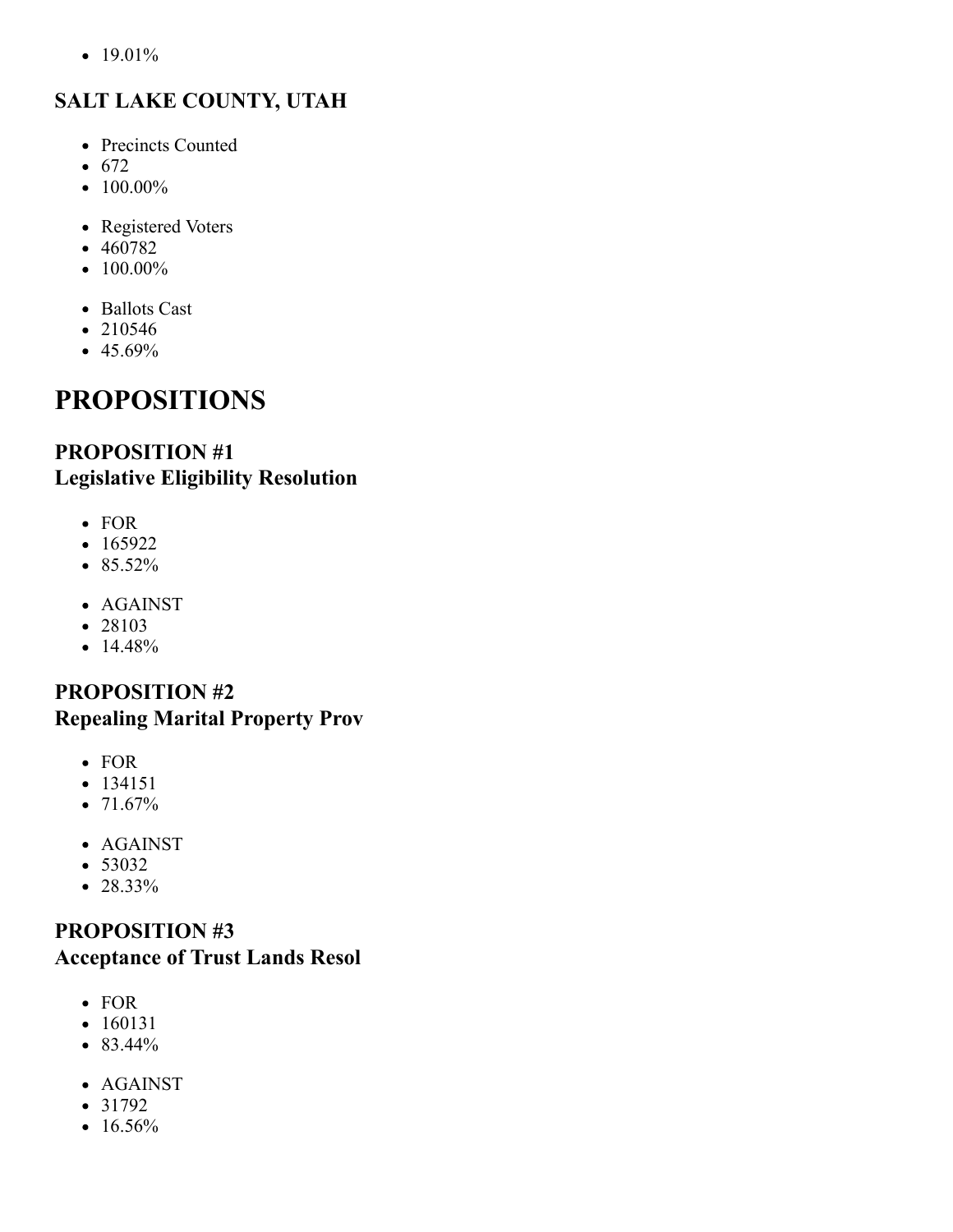#### **PROPOSITION #4 Eliminating Voting Rights of Convicted Felons**

- FOR
- 157833
- 79.93%
- AGAINST
- 39620
- $\bullet$  20.07%

#### **PROPOSITION #5 Establishing Wildlife Int Numbers**

- FOR
- 88149
- 43.77%
- AGAINST
- $113250$
- $56.23%$

#### **PROPOSITION #6 Review of Tax Commission Cases**

- FOR
- $139442$
- $74.04%$
- AGAINST
- 48895
- 25.96%

#### <span id="page-38-0"></span>**COUNTY PROPOSAL #1**

- Precincts Counted
- $672$
- $\bullet$  100.00%
- Registered Voters
- 460782
- $\bullet$  100.00%
- Ballots Cast
- $210546$
- $-45.69%$

#### **COUNTY PROPOSAL #1 Change in Form of Government**

- FOR
- 94508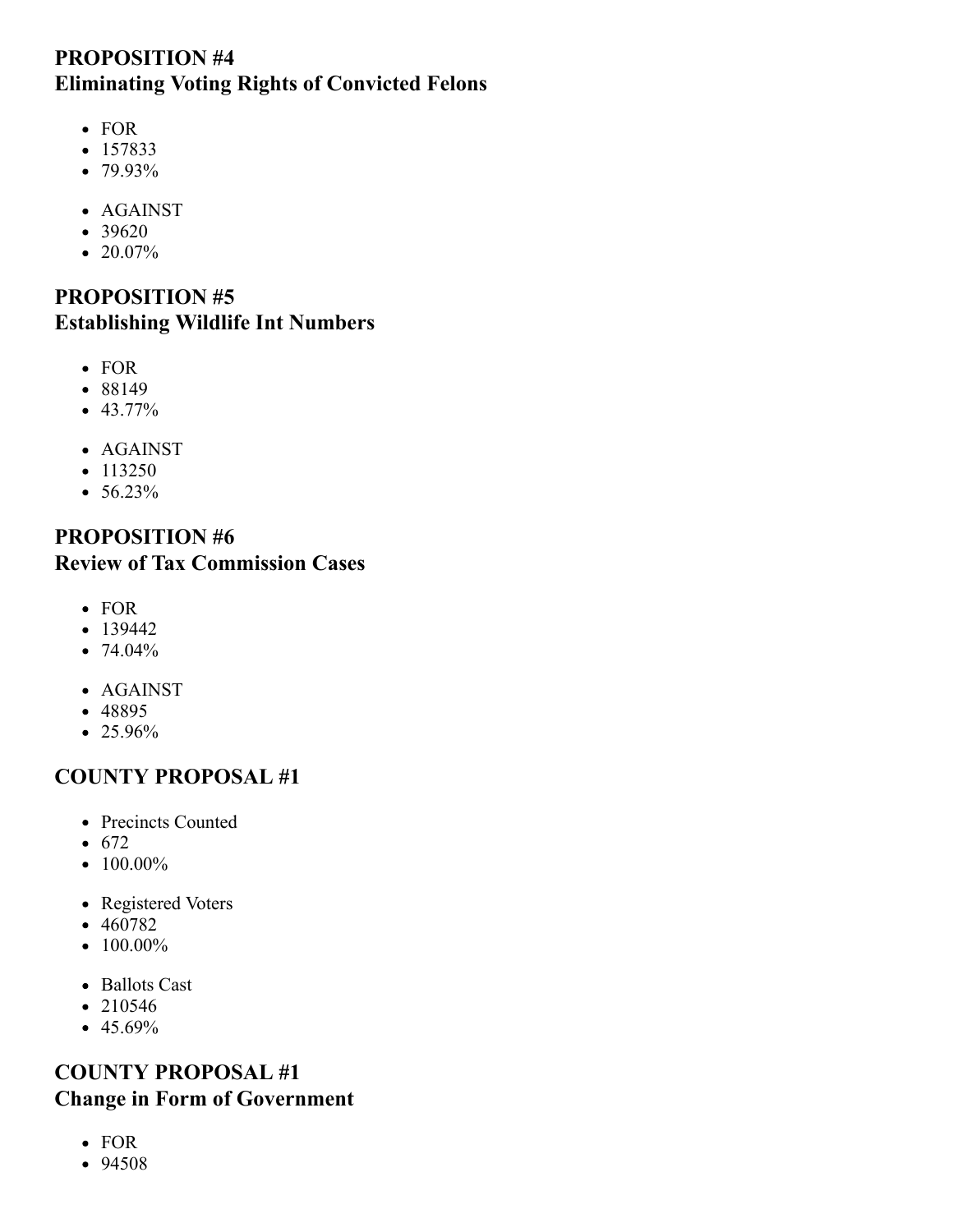- $52.75%$
- AGAINST
- 84664
- $47.25%$

#### <span id="page-39-0"></span>**COUNTY PROPOSAL #2**

- Precincts Counted
- 161
- $\bullet$  100.00%
- Registered Voters
- 108371
- $100.00\%$
- Ballots Cast
- 57233
- $52.81%$

### **COUNTY PROPOSAL #2 Burial of Power Lines**

- FOR
- 15896
- 36.66%
- AGAINST
- $27461$
- 63.34%

### <span id="page-39-1"></span>**OFFICIAL BALLOT FOR SALT LAKE CITY**

- Precincts Counted
- $154$
- $100.00\%$
- Registered Voters
- $-106522$
- $\bullet$  100.00%
- Ballots Cast
- $47452$
- $44.55\%$

### **SPECIAL BOND ELECTION**

- FOR THE BOND
- 25984
- $67.90\%$
- AGAINST THE BOND
- $12282$